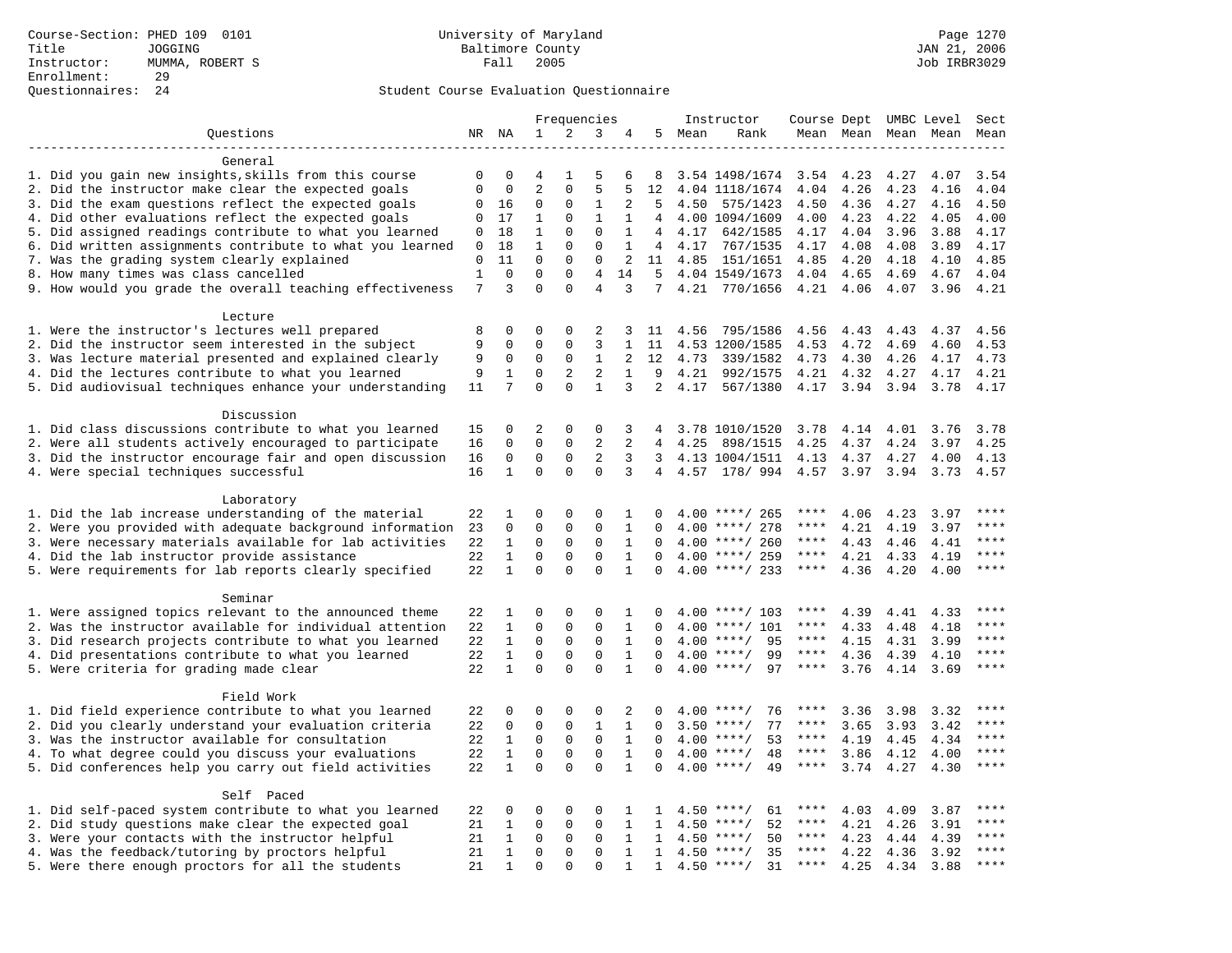| Course-Section: PHED 109 | 0101            | University of Maryland                  | Page 1270    |
|--------------------------|-----------------|-----------------------------------------|--------------|
| Title                    | JOGGING         | Baltimore County                        | JAN 21, 2006 |
| Instructor:              | MUMMA, ROBERT S | 2005<br>Fall                            | Job IRBR3029 |
| Enrollment:              | 29              |                                         |              |
| Ouestionnaires: 24       |                 | Student Course Evaluation Questionnaire |              |

# University of Maryland Page 1270 Page 1270 Page 1270 Page 1270 Page 1270 Page 1270 Page 1270 Page 1270 Page 1270

| Credits Earned |   | Cum. GPA      |          | Expected Grades |          | Reasons                | Type                        |    | Majors                            |  |
|----------------|---|---------------|----------|-----------------|----------|------------------------|-----------------------------|----|-----------------------------------|--|
| $00 - 27$      |   | $0.00 - 0.99$ | $\Omega$ | Α               | 4        | Required for Majors 13 | Graduate                    |    | Major                             |  |
| $28 - 55$      |   | $1.00 - 1.99$ |          | B               | 0        |                        |                             |    |                                   |  |
| $56 - 83$      |   | $2.00 - 2.99$ | 5        | C               | $\Omega$ | General                | Under-grad                  | 23 | Non-major                         |  |
| $84 - 150$     | q | $3.00 - 3.49$ | 6        | D               | 0        |                        |                             |    |                                   |  |
| Grad.          |   | $3.50 - 4.00$ |          | F               | $\Omega$ | Electives              |                             |    | #### - Means there are not enough |  |
|                |   |               |          | P               | 14       |                        | responses to be significant |    |                                   |  |
|                |   |               |          |                 | $\Omega$ | Other                  |                             |    |                                   |  |
|                |   |               |          |                 |          |                        |                             |    |                                   |  |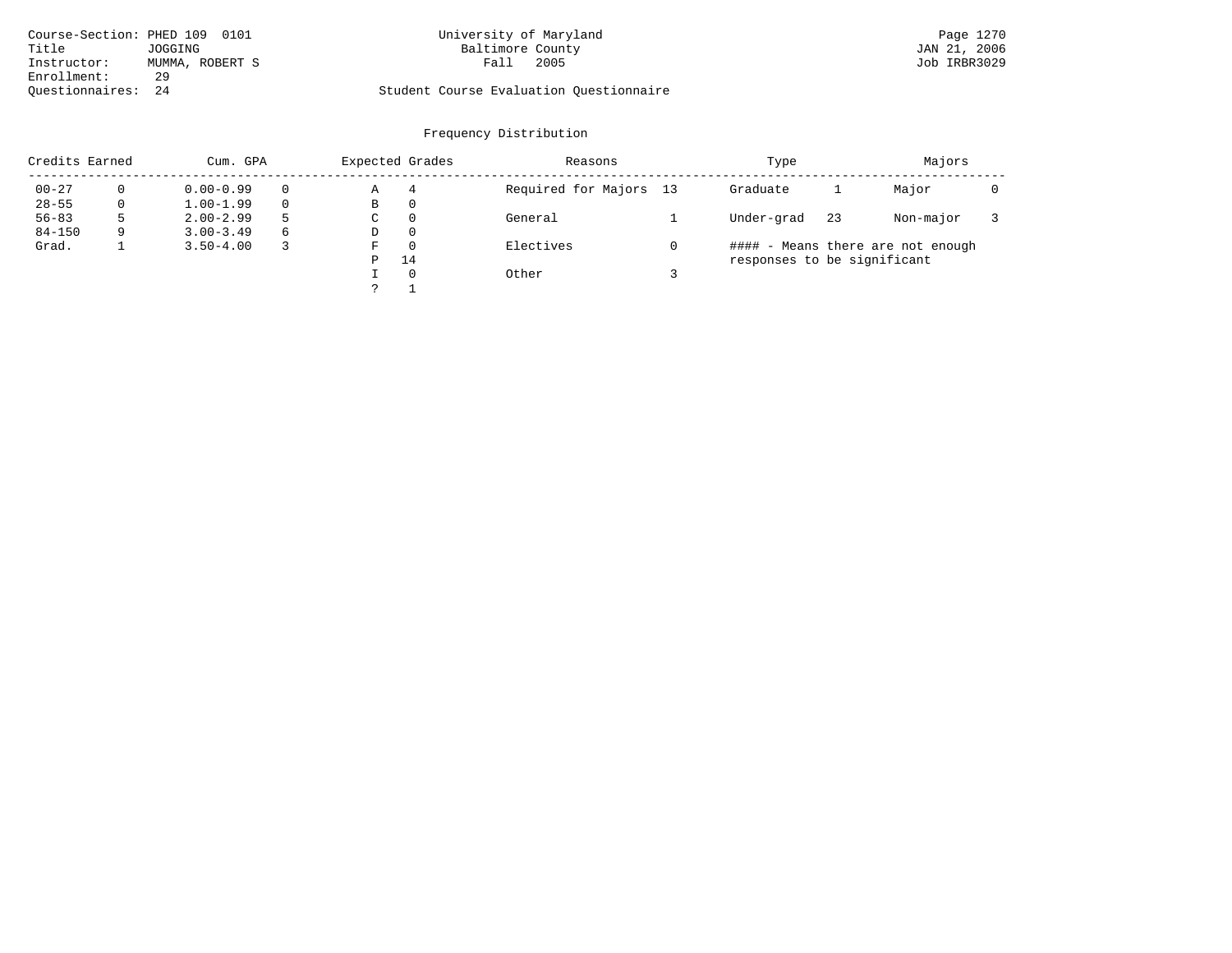|                                                           |          |          |                | Frequencies    |                |          |    |      | Instructor       | Course Dept |           | UMBC Level |           | Sect        |
|-----------------------------------------------------------|----------|----------|----------------|----------------|----------------|----------|----|------|------------------|-------------|-----------|------------|-----------|-------------|
| Ouestions                                                 | NR       | ΝA       |                | 2.             | 3              | 4        | 5. | Mean | Rank             |             | Mean Mean |            | Mean Mean | Mean        |
| General                                                   |          |          |                |                |                |          |    |      |                  |             |           |            |           |             |
| 1. Did you gain new insights, skills from this course     |          | $\Omega$ |                |                |                |          | 10 |      | 3.31 1569/1674   | 3.42        | 4.23      | 4.27       | 4.07      | 3.31        |
| 2. Did the instructor make clear the expected goals       | O        | $\Omega$ | 5              | 4              | 4              | 9        | 13 |      | 3.60 1451/1674   | 4.04        | 4.26      | 4.23       | 4.16      | 3.60        |
| 3. Did the exam questions reflect the expected goals      |          | 26       | $\Omega$       | $\Omega$       | $\mathfrak{D}$ |          | 4  |      | 4.22 870/1423    | 4.22        | 4.36      | 4.27       | 4.16      | 4.22        |
| 4. Did other evaluations reflect the expected goals       |          | 22       | ς              |                |                |          |    |      | 3.38 1488/1609   | 3.38        | 4.23      | 4.22       | 4.05      | 3.38        |
| 5. Did assigned readings contribute to what you learned   | O        | 26       | 0              |                |                |          |    |      | 3.67 1121/1585   | 3.67        | 4.04      | 3.96       | 3.88      | 3.67        |
| 6. Did written assignments contribute to what you learned | $\Omega$ | 18       | 8              | $\mathfrak{D}$ |                |          |    |      | 2.35 1518/1535   | 2.35        | 4.08      | 4.08       | 3.89      | 2.35        |
| 7. Was the grading system clearly explained               | $\Omega$ | 11       |                |                |                |          | 13 |      | 4.21 924/1651    | 4.40        | 4.20      | 4.18       | 4.10      | 4.21        |
| 8. How many times was class cancelled                     | $\Omega$ | $\Omega$ | $\Omega$       | $\Omega$       |                | 28       | 6  |      | 4.14 1497/1673   | 4.38        | 4.65      | 4.69       | 4.67      | 4.14        |
| 9. How would you grade the overall teaching effectiveness | 7        |          |                |                | 9              | 9        | 3  |      | 3.19 1500/1656   | 3.70        | 4.06      | 4.07       | 3.96      | 3.19        |
| Lecture                                                   |          |          |                |                |                |          |    |      |                  |             |           |            |           |             |
| 1. Were the instructor's lectures well prepared           | 20       | $\Omega$ |                |                |                |          |    |      | 3.87 1382/1586   | 4.08        | 4.43      | 4.43       | 4.37      | 3.87        |
| 2. Did the instructor seem interested in the subject      | 21       | $\Omega$ | $\overline{2}$ |                |                |          |    |      | 3.71 1533/1585   | 4.26        | 4.72      | 4.69       | 4.60      | 3.71        |
| 3. Was lecture material presented and explained clearly   | 21       | $\Omega$ | 3              | $\Omega$       | 2              |          | 5. |      | 3.57 1381/1582   | 4.01        | 4.30      | 4.26       | 4.17      | 3.57        |
| 4. Did the lectures contribute to what you learned        | 21       |          |                |                |                |          | 4  |      | 3.62 1346/1575   | 3.96        | 4.32      | 4.27       | 4.17      | 3.62        |
| 5. Did audiovisual techniques enhance your understanding  | 2.2.     | a        |                |                |                |          |    |      | $3.25$ ****/1380 | ****        | 3.94      | 3.94       | 3.78      | $***$ * * * |
| Discussion                                                |          |          |                |                |                |          |    |      |                  |             |           |            |           |             |
| 1. Did class discussions contribute to what you learned   | 27       | $\Omega$ | 6              | $\Omega$       |                |          |    |      | $1.63$ ****/1520 | ****        | 4.14      | 4.01       | 3.76      | ****        |
| 2. Were all students actively encouraged to participate   | 29       | $\Omega$ | 3              |                |                | $\Omega$ |    |      | $2.17$ ****/1515 | ****        | 4.37      | 4.24       | 3.97      | ****        |
| 3. Did the instructor encourage fair and open discussion  | 29       |          | 2              |                |                |          |    |      | $2.83$ ****/1511 | ****        | 4.37      | 4.27       | 4.00      | ****        |
| 4. Were special techniques successful                     | 28       |          |                |                |                |          |    |      | $3.50$ ****/ 994 | ****        | 3.97      | 3.94       | 3.73      | ****        |

| Credits Earned |    | Cum. GPA      |   |   | Expected Grades | Reasons                | Type                        |    | Majors                            |  |
|----------------|----|---------------|---|---|-----------------|------------------------|-----------------------------|----|-----------------------------------|--|
| $00 - 27$      |    | $0.00 - 0.99$ |   | Α | 6               | Required for Majors 21 | Graduate                    | 0  | Major                             |  |
| $28 - 55$      |    | $1.00 - 1.99$ |   | B | 0               |                        |                             |    |                                   |  |
| $56 - 83$      |    | $2.00 - 2.99$ |   | C | 0               | General                | Under-grad                  | 35 | Non-major                         |  |
| $84 - 150$     | 17 | $3.00 - 3.49$ | 8 | D | 0               |                        |                             |    |                                   |  |
| Grad.          | 0  | $3.50 - 4.00$ |   | F | $\Omega$        | Electives              |                             |    | #### - Means there are not enough |  |
|                |    |               |   | Ρ | 24              |                        | responses to be significant |    |                                   |  |
|                |    |               |   |   | $\Omega$        | Other                  |                             |    |                                   |  |
|                |    |               |   |   |                 |                        |                             |    |                                   |  |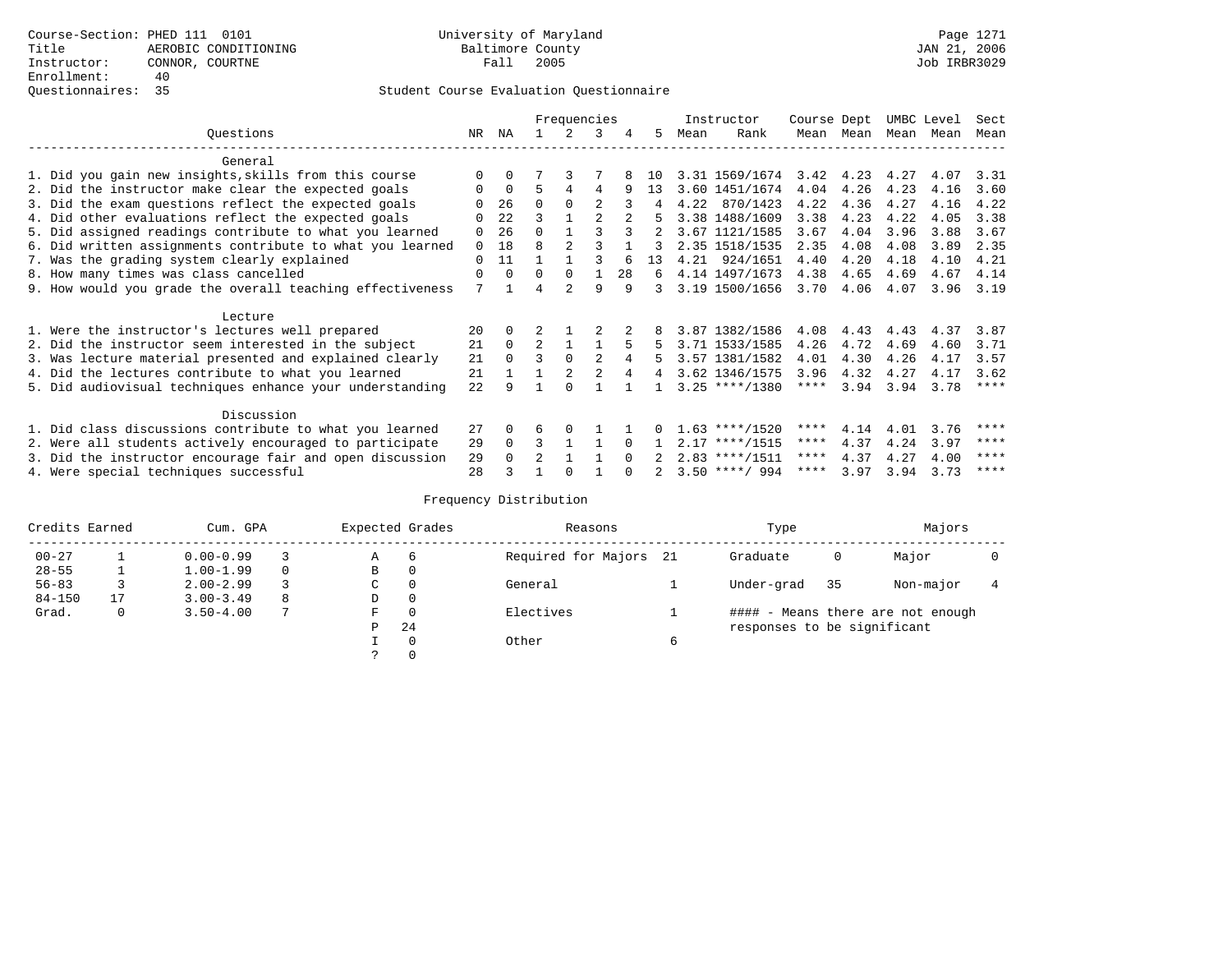|                                                           |                     |                |          | Frequencies |          |          |    |      | Instructor       | Course Dept |      | UMBC Level |      | Sect        |
|-----------------------------------------------------------|---------------------|----------------|----------|-------------|----------|----------|----|------|------------------|-------------|------|------------|------|-------------|
| Questions                                                 | NR                  | ΝA             |          |             | 3        | 4        | 5  | Mean | Rank             | Mean        | Mean | Mean       | Mean | Mean        |
| General                                                   |                     |                |          |             |          |          |    |      |                  |             |      |            |      |             |
| 1. Did you gain new insights, skills from this course     |                     | $\Omega$       |          |             |          | 13       |    |      | 3.52 1504/1674   | 3.42        | 4.23 | 4.27       | 4.07 | 3.52        |
| 2. Did the instructor make clear the expected goals       |                     | $\mathbf 0$    | $\Omega$ | $\Omega$    | ς        |          | 14 |      | 4.48 625/1674    | 4.04        | 4.26 | 4.23       | 4.16 | 4.48        |
| 3. Did the exam questions reflect the expected goals      |                     | 22             | $\Omega$ | $\Omega$    | $\Omega$ | $\Omega$ |    |      | $5.00$ ****/1423 | 4.22        | 4.36 | 4.27       | 4.16 | $* * * * *$ |
| 4. Did other evaluations reflect the expected goals       |                     | 20             | $\Omega$ | $\Omega$    |          |          |    |      | $4.33$ ****/1609 | 3.38        | 4.23 | 4.22       | 4.05 | ****        |
| 5. Did assigned readings contribute to what you learned   | 0                   | 20             | $\Omega$ | $\Omega$    |          |          |    |      | $4.00$ ****/1585 | 3.67        | 4.04 | 3.96       | 3.88 | $* * * * *$ |
| 6. Did written assignments contribute to what you learned | $\Omega$            | 19             |          | $\Omega$    |          |          |    |      | $3.50$ ****/1535 | 2.35        | 4.08 | 4.08       | 3.89 | $* * * *$   |
|                                                           | 0                   | 8              | U        | $\Omega$    | 2        |          | 11 | 4.60 | 393/1651         | 4.40        | 4.20 | 4.18       | 4.10 | 4.60        |
| 7. Was the grading system clearly explained               |                     |                |          | $\Omega$    | $\Omega$ | 9        |    |      |                  |             |      |            |      |             |
| 8. How many times was class cancelled                     | 0<br>$\overline{a}$ | $\Omega$       | 0        | $\cap$      |          |          | 14 |      | 4.61 1135/1673   | 4.38        | 4.65 | 4.69       | 4.67 | 4.61        |
| 9. How would you grade the overall teaching effectiveness |                     | $\overline{2}$ |          |             |          | 9        |    |      | 4.21 770/1656    | 3.70        | 4.06 | 4.07       | 3.96 | 4.21        |
| Lecture                                                   |                     |                |          |             |          |          |    |      |                  |             |      |            |      |             |
| 1. Were the instructor's lectures well prepared           | 13                  |                |          | 0           |          |          | 6  |      | 4.30 1104/1586   | 4.08        | 4.43 | 4.43       | 4.37 | 4.30        |
| 2. Did the instructor seem interested in the subject      | 13                  | $\Omega$       | 0        | 0           | 0        |          | 8  | 4.80 | 811/1585         | 4.26        | 4.72 | 4.69       | 4.60 | 4.80        |
| 3. Was lecture material presented and explained clearly   | 14                  | $\Omega$       | $\Omega$ | $\Omega$    |          |          | 5  | 4.44 | 719/1582         | 4.01        | 4.30 | 4.26       | 4.17 | 4.44        |
| 4. Did the lectures contribute to what you learned        | 13                  | $\Omega$       | 0        | 0           | 3        |          | б. | 4.30 | 915/1575         | 3.96        | 4.32 | 4.27       | 4.17 | 4.30        |
| 5. Did audiovisual techniques enhance your understanding  | 14                  |                |          |             |          |          |    |      | $5.00$ ****/1380 | ****        | 3.94 | 3.94       | 3.78 | $***$ * *   |
|                                                           |                     |                |          |             |          |          |    |      |                  |             |      |            |      |             |
| Discussion                                                |                     |                |          |             |          |          |    |      |                  |             |      |            |      |             |
| 1. Did class discussions contribute to what you learned   | 19                  | 0              | ζ        | $\Omega$    | 0        |          |    |      | $2.00$ ****/1520 | ****        | 4.14 | 4.01       | 3.76 | ****        |
| 2. Were all students actively encouraged to participate   | 19                  | $\Omega$       |          | 0           |          |          |    |      | $3.50$ ****/1515 | $***$ * *   | 4.37 | 4.24       | 3.97 | $* * * * *$ |
| 3. Did the instructor encourage fair and open discussion  | 19                  |                |          | $\Omega$    | 0        |          |    |      | $3.75$ ****/1511 | ****        | 4.37 | 4.27       | 4.00 | ****        |
| 4. Were special techniques successful                     | 19                  |                |          |             |          |          |    |      | $5.00$ ****/ 994 | **** 3.97   |      | 3.94       | 3.73 | ****        |

| Credits Earned |   | Cum. GPA      |   |   | Expected Grades | Reasons                | Type                        |    | Majors                            |  |
|----------------|---|---------------|---|---|-----------------|------------------------|-----------------------------|----|-----------------------------------|--|
| $00 - 27$      | 0 | $0.00 - 0.99$ |   | Α | 4               | Required for Majors 16 | Graduate                    | 0  | Major                             |  |
| $28 - 55$      |   | $1.00 - 1.99$ |   | B | 0               |                        |                             |    |                                   |  |
| $56 - 83$      |   | $2.00 - 2.99$ |   | C | 0               | General                | Under-grad                  | 23 | Non-major                         |  |
| $84 - 150$     | 9 | $3.00 - 3.49$ |   | D | 0               |                        |                             |    |                                   |  |
| Grad.          | 0 | $3.50 - 4.00$ | 5 | F | $\Omega$        | Electives              |                             |    | #### - Means there are not enough |  |
|                |   |               |   | Ρ | 17              |                        | responses to be significant |    |                                   |  |
|                |   |               |   |   | $\Omega$        | Other                  |                             |    |                                   |  |
|                |   |               |   | っ |                 |                        |                             |    |                                   |  |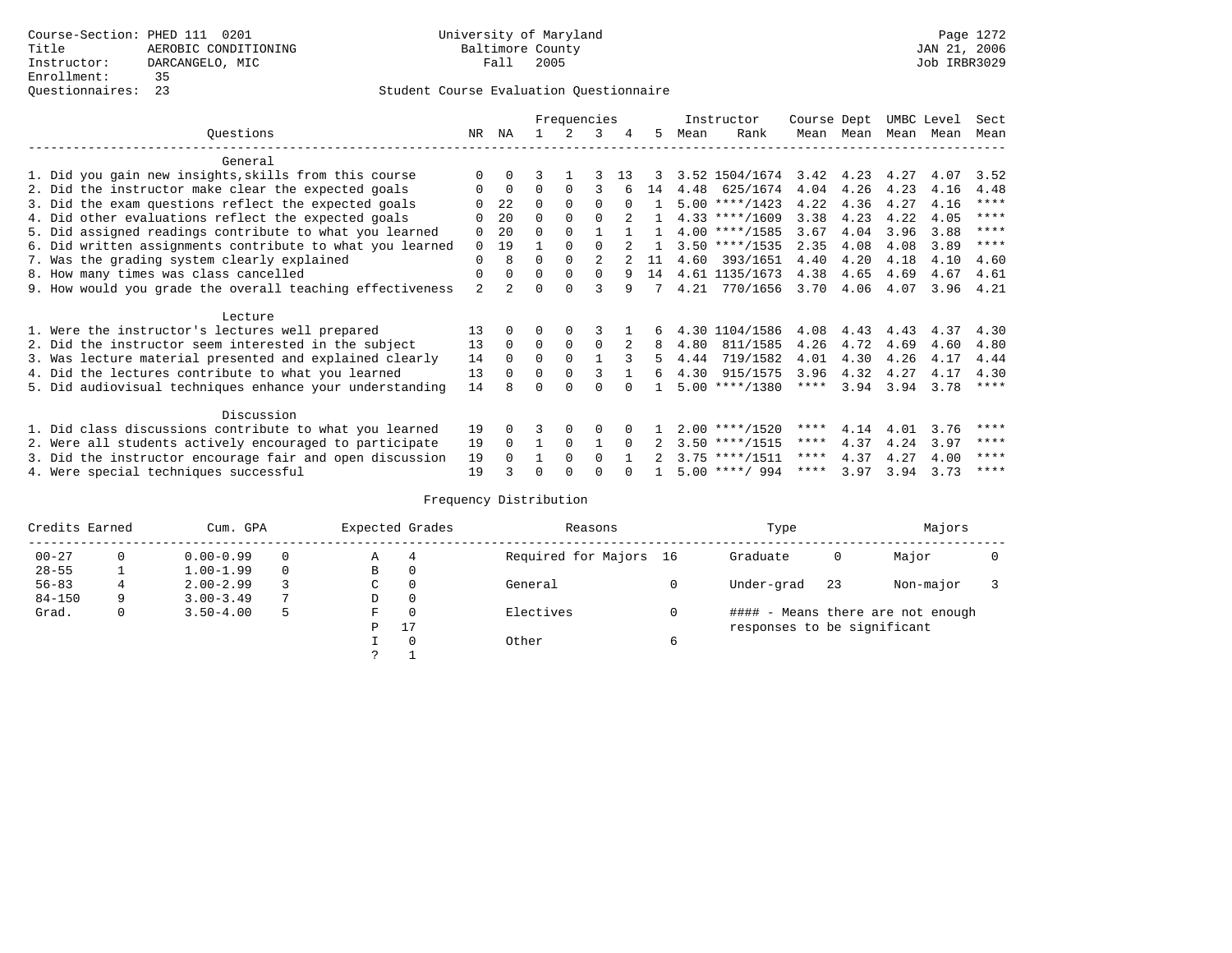|                                                           |          |              | Frequencies |             |          |          |                |      | Instructor     | Course Dept |      | UMBC Level |      | Sect |
|-----------------------------------------------------------|----------|--------------|-------------|-------------|----------|----------|----------------|------|----------------|-------------|------|------------|------|------|
| Ouestions                                                 | NR       | ΝA           |             | 2           | 3        |          | 5.             | Mean | Rank           | Mean        | Mean | Mean       | Mean | Mean |
| General                                                   |          |              |             |             |          |          |                |      |                |             |      |            |      |      |
| 1. Did you gain new insights, skills from this course     | $\Omega$ |              |             |             |          |          | 13             | 4.81 | 233/1674       | 4.81        | 4.23 | 4.27       | 4.07 | 4.81 |
| 2. Did the instructor make clear the expected goals       | $\Omega$ | $\Omega$     | $\Omega$    | $\Omega$    |          |          | 14             | 4.81 | 207/1674       | 4.81        | 4.26 | 4.23       | 4.16 | 4.81 |
| 3. Did the exam questions reflect the expected goals      | $\Omega$ | 14           | $\Omega$    | $\Omega$    | $\Omega$ |          | $\overline{2}$ | 5.00 | $***/1423$     | $***$ * *   | 4.36 | 4.27       | 4.16 | **** |
| 4. Did other evaluations reflect the expected goals       | O        | 9            | $\Omega$    | $\Omega$    |          |          | 4              | 4.43 | 614/1609       | 4.43        | 4.23 | 4.22       | 4.05 | 4.43 |
| 7. Was the grading system clearly explained               | U        | 3            | 0           | $\Omega$    | $\Omega$ |          | 13             | 5.00 | 1/1651         | 5.00        | 4.20 | 4.18       | 4.10 | 5.00 |
| 8. How many times was class cancelled                     | $\Omega$ | $\Omega$     | $\Omega$    | $\Omega$    | $\Omega$ | 8        | 8              |      | 4.50 1203/1673 | 4.50        | 4.65 | 4.69       | 4.67 | 4.50 |
| 9. How would you grade the overall teaching effectiveness |          | $\Omega$     |             |             | $\cap$   | 9        |                | 4.40 | 522/1656       | 4.40        | 4.06 | 4.07       | 3.96 | 4.40 |
| Lecture                                                   |          |              |             |             |          |          |                |      |                |             |      |            |      |      |
| 1. Were the instructor's lectures well prepared           |          |              |             |             |          |          | -11            | 4.85 | 319/1586       | 4.85        | 4.43 | 4.43       | 4.37 | 4.85 |
| 2. Did the instructor seem interested in the subject      |          | $\Omega$     | $\Omega$    | $\Omega$    | $\Omega$ |          | 11             | 4.85 | 713/1585       | 4.85        | 4.72 | 4.69       | 4.60 | 4.85 |
| 3. Was lecture material presented and explained clearly   | 4        | $\mathbf{0}$ | $\Omega$    | $\Omega$    | $\Omega$ |          | 11             | 4.92 | 136/1582       | 4.92        | 4.30 | 4.26       | 4.17 | 4.92 |
| 4. Did the lectures contribute to what you learned        | 3        | $\mathbf 0$  | $\Omega$    | $\mathbf 0$ | $\Omega$ |          |                | 4.85 | 235/1575       | 4.85        | 4.32 | 4.27       | 4.17 | 4.85 |
| 5. Did audiovisual techniques enhance your understanding  | 3        | 3            |             | $\Omega$    |          |          |                | 4.50 | 303/1380       | 4.50        | 3.94 | 3.94       | 3.78 | 4.50 |
| Discussion                                                |          |              |             |             |          |          |                |      |                |             |      |            |      |      |
| 1. Did class discussions contribute to what you learned   |          | $\Omega$     | $\Omega$    | $\Omega$    |          |          |                | 4.67 | 295/1520       | 4.67        | 4.14 | 4.01       | 3.76 | 4.67 |
| 2. Were all students actively encouraged to participate   |          | $\Omega$     | $\Omega$    | $\Omega$    |          | $\Omega$ | 8              | 4.78 | 360/1515       | 4.78        | 4.37 | 4.24       | 3.97 | 4.78 |
| 3. Did the instructor encourage fair and open discussion  | 7        | $\Omega$     | $\Omega$    | $\Omega$    | 2        | $\Omega$ | 7              | 4.56 | 602/1511       | 4.56        | 4.37 | 4.27       | 4.00 | 4.56 |
| 4. Were special techniques successful                     | 7        |              |             |             |          |          |                | 4.50 | 205/994        | 4.50        | 3.97 | 3.94       | 3.73 | 4.50 |

| Credits Earned |   | Cum. GPA      |   | Expected Grades | Reasons                | Type                        |    | Majors                            |  |
|----------------|---|---------------|---|-----------------|------------------------|-----------------------------|----|-----------------------------------|--|
| $00 - 27$      | 0 | $0.00 - 0.99$ | Α | 2               | Required for Majors 12 | Graduate                    | 0  | Major                             |  |
| $28 - 55$      | 0 | $1.00 - 1.99$ | В | 0               |                        |                             |    |                                   |  |
| $56 - 83$      | 2 | $2.00 - 2.99$ | C | 0               | General                | Under-grad                  | 16 | Non-major                         |  |
| $84 - 150$     | 5 | $3.00 - 3.49$ | D | 0               |                        |                             |    |                                   |  |
| Grad.          | 0 | $3.50 - 4.00$ | F | $\Omega$        | Electives              |                             |    | #### - Means there are not enough |  |
|                |   |               | Ρ | 14              |                        | responses to be significant |    |                                   |  |
|                |   |               |   | 0               | Other                  |                             |    |                                   |  |
|                |   |               | C |                 |                        |                             |    |                                   |  |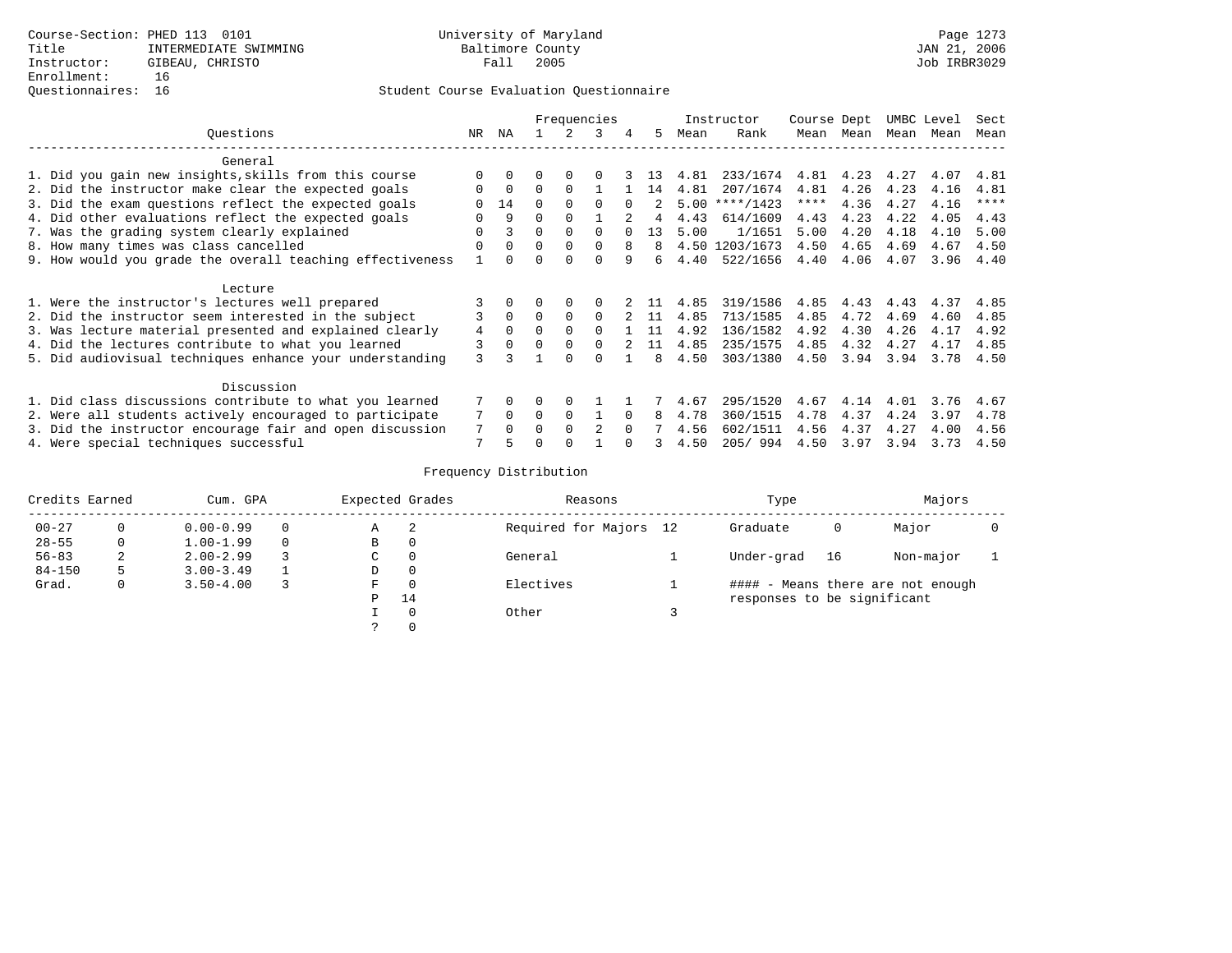|                |              |              |                |              |              |              |      |          |                                                                                                                                                                                                                                                                                                                                          |                                    |                     |                           | Sect               |
|----------------|--------------|--------------|----------------|--------------|--------------|--------------|------|----------|------------------------------------------------------------------------------------------------------------------------------------------------------------------------------------------------------------------------------------------------------------------------------------------------------------------------------------------|------------------------------------|---------------------|---------------------------|--------------------|
| NR             | ΝA           | $\mathbf{1}$ | 2              | 3            |              | 5.           | Mean | Rank     |                                                                                                                                                                                                                                                                                                                                          |                                    | Mean                | Mean                      | Mean               |
|                |              |              |                |              |              |              |      |          |                                                                                                                                                                                                                                                                                                                                          |                                    |                     |                           |                    |
| $\Omega$       | 0            | 0            | $\Omega$       | 4            |              |              |      |          | 4.12                                                                                                                                                                                                                                                                                                                                     | 4.23                               | 4.27                | 4.07                      | 4.17               |
| 0              | 0            | 0            | 1              | 1            |              | 10           | 4.39 | 763/1674 | 4.65                                                                                                                                                                                                                                                                                                                                     | 4.26                               | 4.23                | 4.16                      | 4.39               |
| ∩              | 15           | $\Omega$     | $\Omega$       | $\Omega$     |              |              |      |          | 5.00                                                                                                                                                                                                                                                                                                                                     | 4.36                               | 4.27                | 4.16                      | $***$              |
|                | 15           | U            | 0              | $\Omega$     |              |              |      |          | 4.70                                                                                                                                                                                                                                                                                                                                     | 4.23                               | 4.22                | 4.05                      | ****               |
| 0              | 16           | $\Omega$     | 0              | $\Omega$     |              |              |      |          | $***$ * * *                                                                                                                                                                                                                                                                                                                              | 4.04                               | 3.96                | 3.88                      | $* * * * *$        |
| $\Omega$       | 16           | $\Omega$     | $\Omega$       | $\Omega$     |              | 1            |      |          | 4.44                                                                                                                                                                                                                                                                                                                                     | 4.08                               | 4.08                | 3.89                      | $* * * * *$        |
| $\Omega$       | 5            | 1            | $\Omega$       | $\Omega$     |              | 11           | 4.62 | 382/1651 | 4.78                                                                                                                                                                                                                                                                                                                                     | 4.20                               | 4.18                | 4.10                      | 4.62               |
| $\mathbf 0$    | $\Omega$     | $\Omega$     | $\Omega$       | $\Omega$     |              | 17           |      | 424/1673 | 4.55                                                                                                                                                                                                                                                                                                                                     | 4.65                               | 4.69                | 4.67                      | 4.94               |
| $\overline{4}$ | $\Omega$     | $\Omega$     | $\overline{2}$ | $\mathbf{1}$ | 4            |              |      |          |                                                                                                                                                                                                                                                                                                                                          |                                    |                     | 3.96                      | 4.14               |
|                |              |              |                |              |              |              |      |          |                                                                                                                                                                                                                                                                                                                                          |                                    |                     |                           |                    |
| 10             | <sup>0</sup> | <sup>0</sup> |                | $\Omega$     |              |              |      |          | 4.63                                                                                                                                                                                                                                                                                                                                     | 4.43                               | 4.43                | 4.37                      | 4.38               |
| 10             | $\Omega$     | 0            | $\mathbf 0$    | $\mathbf 0$  |              |              | 4.88 | 640/1585 | 4.96                                                                                                                                                                                                                                                                                                                                     | 4.72                               | 4.69                | 4.60                      | 4.88               |
| 10             | $\Omega$     | $\mathbf{1}$ | $\Omega$       | $\Omega$     |              |              | 4.38 | 808/1582 | 4.55                                                                                                                                                                                                                                                                                                                                     | 4.30                               | 4.26                | 4.17                      | 4.38               |
| 10             | $\Omega$     | 1            | $\Omega$       | $\Omega$     | 3            |              |      |          | 4.57                                                                                                                                                                                                                                                                                                                                     | 4.32                               | 4.27                | 4.17                      | 4.13               |
| 13             |              | $\cap$       |                | $\Omega$     | $\Omega$     | $\mathbf{1}$ |      |          | ****                                                                                                                                                                                                                                                                                                                                     | 3.94                               | 3.94                | 3.78                      | $***$ * * *        |
|                |              |              |                |              |              |              |      |          |                                                                                                                                                                                                                                                                                                                                          |                                    |                     |                           |                    |
| 15             | <sup>0</sup> |              |                | $\Omega$     |              | 0            |      |          | 5.00                                                                                                                                                                                                                                                                                                                                     | 4.14                               | 4.01                | 3.76                      | ****               |
| 16             | $\Omega$     | 1            |                | $\Omega$     | $\Omega$     | 0            |      |          | 5.00                                                                                                                                                                                                                                                                                                                                     | 4.37                               | 4.24                | 3.97                      | ****               |
| 16             | $\Omega$     | $\mathbf{1}$ | $\mathbf{1}$   | $\Omega$     | $\Omega$     | 0            |      |          | 5.00                                                                                                                                                                                                                                                                                                                                     | 4.37                               | 4.27                | 4.00                      | ****               |
| 16             |              | 1            | $\Omega$       | $\Omega$     | <sup>0</sup> | 0            |      |          | ****                                                                                                                                                                                                                                                                                                                                     | 3.97                               | 3.94                | 3.73                      | ****               |
|                |              |              |                |              |              |              |      |          |                                                                                                                                                                                                                                                                                                                                          |                                    |                     |                           |                    |
|                | <sup>0</sup> | O            | $\Omega$       | $\Omega$     |              |              |      |          | ****                                                                                                                                                                                                                                                                                                                                     | 3.36                               |                     |                           | ****               |
| 17             | 0            | 0            | $\mathbf 0$    | $\mathbf 0$  | $\Omega$     |              |      | 77       | ****                                                                                                                                                                                                                                                                                                                                     | 3.65                               | 3.93                | 3.42                      | ****               |
| 17             | $\Omega$     | $\Omega$     | $\Omega$       | $\Omega$     | $\Omega$     |              |      | 53       | ****                                                                                                                                                                                                                                                                                                                                     | 4.19                               | 4.45                | 4.34                      | ****               |
| 17             | <sup>0</sup> | $\Omega$     | $\Omega$       | $\Omega$     | $\Omega$     |              |      | 48       | ****                                                                                                                                                                                                                                                                                                                                     | 3.86                               | 4.12                | 4.00                      | ****               |
| 17             |              | $\Omega$     | $\cap$         | $\cap$       |              |              |      | 49       | ****                                                                                                                                                                                                                                                                                                                                     | 3.74                               | 4.27                | 4.30                      | ****               |
|                | 17           |              |                |              |              | Frequencies  |      |          | Instructor<br>$4.67$ ****/1423<br>$4.67$ ****/1609<br>$4.50$ ****/1585<br>$4.50$ ****/1535<br>4.94<br>4.14<br>4.38 1034/1586<br>4.13 1080/1575<br>$3.50$ ****/1380<br>$2.33$ ****/1520<br>$1.50$ ****/1515<br>$1.50$ ****/1511<br>$1.00$ ****/ 994<br>76<br>$5.00$ ****/<br>$5.00$ ****/<br>$5.00$ ****/<br>$5.00$ ****/<br>$5.00$ ****/ | 4.17 1056/1674<br>4.31<br>849/1656 | Course Dept<br>4.06 | Mean Mean<br>4.07<br>3.98 | UMBC Level<br>3.32 |

| Credits Earned |   | Cum. GPA      |   |    | Expected Grades | Reasons                |   | Type                        |    | Majors                            |  |
|----------------|---|---------------|---|----|-----------------|------------------------|---|-----------------------------|----|-----------------------------------|--|
| $00 - 27$      |   | $0.00 - 0.99$ |   | Α  |                 | Required for Majors 11 |   | Graduate                    | 0  | Major                             |  |
| $28 - 55$      | 0 | $1.00 - 1.99$ |   | B  | $\Omega$        |                        |   |                             |    |                                   |  |
| $56 - 83$      |   | $2.00 - 2.99$ | 2 | C  | $\Omega$        | General                |   | Under-grad                  | 18 | Non-major                         |  |
| $84 - 150$     | a | $3.00 - 3.49$ | 5 | D  | $\Omega$        |                        |   |                             |    |                                   |  |
| Grad.          | 0 | $3.50 - 4.00$ | 2 | F. | $\Omega$        | Electives              |   |                             |    | #### - Means there are not enough |  |
|                |   |               |   | P  | 12              |                        |   | responses to be significant |    |                                   |  |
|                |   |               |   |    | $\Omega$        | Other                  | ▵ |                             |    |                                   |  |
|                |   |               |   |    |                 |                        |   |                             |    |                                   |  |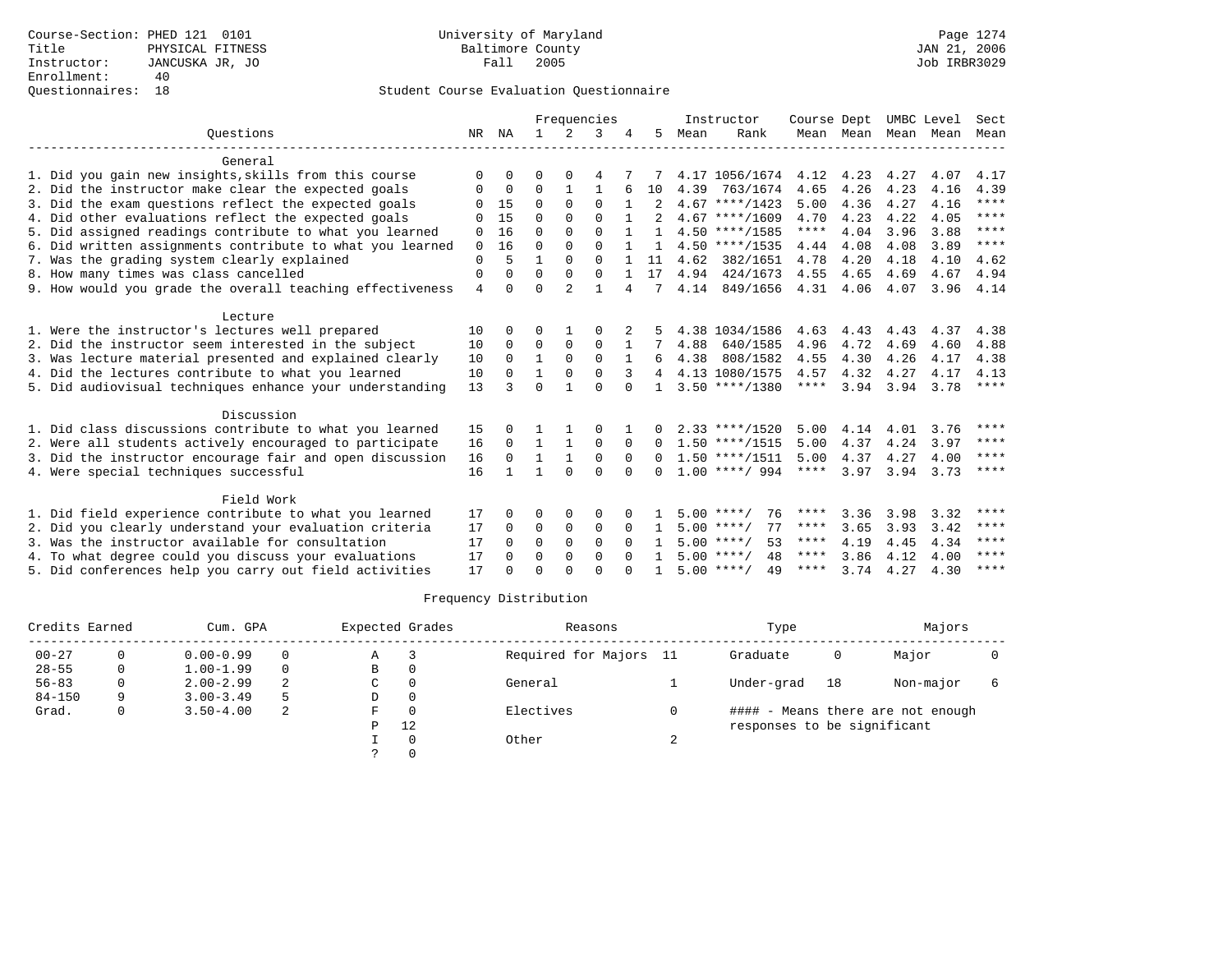|                                                           |                |                |              |             | Frequencies |          |               |      | Instructor         | Course Dept |           | UMBC Level |      | Sect        |
|-----------------------------------------------------------|----------------|----------------|--------------|-------------|-------------|----------|---------------|------|--------------------|-------------|-----------|------------|------|-------------|
| Ouestions                                                 | NR             | NA             | $\mathbf{1}$ | $2^{1}$     | 3           |          | 5.            | Mean | Rank               |             | Mean Mean | Mean       | Mean | Mean        |
| General                                                   |                |                |              |             |             |          |               |      |                    |             |           |            |      |             |
| 1. Did you gain new insights, skills from this course     | $\Omega$       |                |              |             |             |          |               |      | 4.08 1131/1674     | 4.12        | 4.23      | 4.27       | 4.07 | 4.08        |
| 2. Did the instructor make clear the expected goals       | 0              | $\Omega$       | $\Omega$     | $\Omega$    | $\Omega$    |          | 10            | 4.83 | 191/1674           | 4.65        | 4.26      | 4.23       | 4.16 | 4.83        |
| 3. Did the exam questions reflect the expected goals      |                | 9              | $\Omega$     | $\Omega$    | $\Omega$    |          |               | 5.00 | 1/1423             | 5.00        | 4.36      | 4.27       | 4.16 | 5.00        |
| 4. Did other evaluations reflect the expected goals       |                | 9              | $\Omega$     | $\Omega$    | $\cap$      |          | 3             | 5.00 | 1/1609             | 4.70        | 4.23      | 4.22       | 4.05 | 5.00        |
| 5. Did assigned readings contribute to what you learned   | $\mathbf 0$    | 11             | $\Omega$     | $\Omega$    | $\Omega$    |          |               |      | $5.00$ ****/1585   | ****        | 4.04      | 3.96       | 3.88 | $* * * * *$ |
| 6. Did written assignments contribute to what you learned | $\Omega$       | 10             | $\Omega$     | $\Omega$    | $\Omega$    |          |               |      | $4.50$ ****/1535   | 4.44        | 4.08      | 4.08       | 3.89 | $* * * * *$ |
| 7. Was the grading system clearly explained               | $\Omega$       |                | $\Omega$     | $\Omega$    | $\Omega$    |          | 1 O           | 5.00 | 1/1651             | 4.78        | 4.20      | 4.18       | 4.10 | 5.00        |
| 8. How many times was class cancelled                     |                | $\Omega$       | $\Omega$     | $\Omega$    | $\Omega$    | 9        | 2             |      | 4.18 1470/1673     | 4.55        | 4.65      | 4.69       | 4.67 | 4.18        |
| 9. How would you grade the overall teaching effectiveness | $\overline{2}$ | $\Omega$       | $\Omega$     | $\cap$      | $\Omega$    | 6        | 4             | 4.40 | 522/1656           | 4.31        | 4.06      | 4.07       | 3.96 | 4.40        |
| Lecture                                                   |                |                |              |             |             |          |               |      |                    |             |           |            |      |             |
| 1. Were the instructor's lectures well prepared           |                |                | ∩            | $\Omega$    | $\Omega$    |          |               | 5.00 | 1/1586             | 4.63        | 4.43      | 4.43       | 4.37 | 5.00        |
| 2. Did the instructor seem interested in the subject      |                | $\Omega$       | $\Omega$     | 0           | 0           | $\Omega$ | 5             | 5.00 | 1/1585             | 4.96        | 4.72      | 4.69       | 4.60 | 5.00        |
| 3. Was lecture material presented and explained clearly   | 7              | $\Omega$       | $\Omega$     | $\Omega$    | $\Omega$    | $\Omega$ | 5             | 5.00 | 1/1582             | 4.55        | 4.30      | 4.26       | 4.17 | 5.00        |
| 4. Did the lectures contribute to what you learned        | 7              | $\Omega$       | $\Omega$     | $\Omega$    | $\Omega$    | $\Omega$ | 5             | 5.00 | 1/1575             | 4.57        | 4.32      | 4.27       | 4.17 | 5.00        |
| 5. Did audiovisual techniques enhance your understanding  | 7              | २              | $\Omega$     | $\cap$      | $\Omega$    | $\cap$   |               |      | $5.00$ ****/1380   | $***$ * * * | 3.94      | 3.94       | 3.78 | $***$ * * * |
| Discussion                                                |                |                |              |             |             |          |               |      |                    |             |           |            |      |             |
| 1. Did class discussions contribute to what you learned   | 9              |                | $\Omega$     | $\Omega$    | $\Omega$    |          | 3             | 5.00 | 1/1520             | 5.00        | 4.14      | 4.01       | 3.76 | 5.00        |
| 2. Were all students actively encouraged to participate   | 9              | $\Omega$       | $\Omega$     | $\Omega$    | $\Omega$    | $\Omega$ | 3             | 5.00 | 1/1515             | 5.00        | 4.37      | 4.24       | 3.97 | 5.00        |
| 3. Did the instructor encourage fair and open discussion  | 9              | $\Omega$       | $\Omega$     | $\Omega$    | $\Omega$    | $\Omega$ | $\mathcal{L}$ | 5.00 | 1/1511             | 5.00        | 4.37      | 4.27       | 4.00 | 5.00        |
| 4. Were special techniques successful                     | 9              |                | $\Omega$     | $\Omega$    | $\Omega$    | $\Omega$ |               |      | $5.00$ ****/ 994   | $***$ * * * | 3.97      | 3.94       | 3.73 | $***$ * * * |
| Self Paced                                                |                |                |              |             |             |          |               |      |                    |             |           |            |      |             |
| 1. Did self-paced system contribute to what you learned   | 9              | $\Omega$       | $\Omega$     | $\Omega$    | $\Omega$    |          |               | 4.67 | 22/<br>61          | 4.67        | 4.03      | 4.09       | 3.87 | 4.67        |
| 2. Did study questions make clear the expected goal       | 9              | 2              | $\mathbf 0$  | $\mathbf 0$ | 0           | $\Omega$ |               |      | $5.00$ ****/<br>52 | $***$ * * * | 4.21      | 4.26       | 3.91 | $***$ * * * |
| 3. Were your contacts with the instructor helpful         | 9              | $\Omega$       | $\Omega$     | $\Omega$    | $\Omega$    |          |               | 4.67 | 25/<br>50          | 4.67        | 4.23      | 4.44       | 4.39 | 4.67        |
| 4. Was the feedback/tutoring by proctors helpful          | 9              |                | $\Omega$     | $\Omega$    |             |          |               |      | $4.00$ ****/<br>35 | $***$ * *   | 4.22      | 4.36       | 3.92 | ****        |
| 5. Were there enough proctors for all the students        | q              | $\mathfrak{D}$ | $\Omega$     |             | $\cap$      |          | <sup>n</sup>  |      | $2.00$ ****/<br>31 | ****        | 4.25      | 4.34       | 3.88 | $***$ * * * |

|            | Credits Earned<br>Cum. GPA |               |          | Expected Grades |                          | Reasons   |   | Type                        | Majors |                                   |  |
|------------|----------------------------|---------------|----------|-----------------|--------------------------|-----------|---|-----------------------------|--------|-----------------------------------|--|
| $00 - 27$  |                            | $0.00 - 0.99$ | $\Omega$ | Α               | Required for Majors<br>2 |           |   | Graduate                    | 0      | Major                             |  |
| $28 - 55$  | 0                          | $1.00 - 1.99$ | $\Omega$ | В               |                          |           |   |                             |        |                                   |  |
| $56 - 83$  |                            | $2.00 - 2.99$ |          | C               |                          | General   |   | Under-grad                  | 12     | Non-major                         |  |
| $84 - 150$ |                            | $3.00 - 3.49$ |          | D               |                          |           |   |                             |        |                                   |  |
| Grad.      | 0                          | $3.50 - 4.00$ | 2        | F               |                          | Electives |   |                             |        | #### - Means there are not enough |  |
|            |                            |               |          | P               | 8                        |           |   | responses to be significant |        |                                   |  |
|            |                            |               |          |                 |                          | Other     | ▵ |                             |        |                                   |  |
|            |                            |               |          |                 |                          |           |   |                             |        |                                   |  |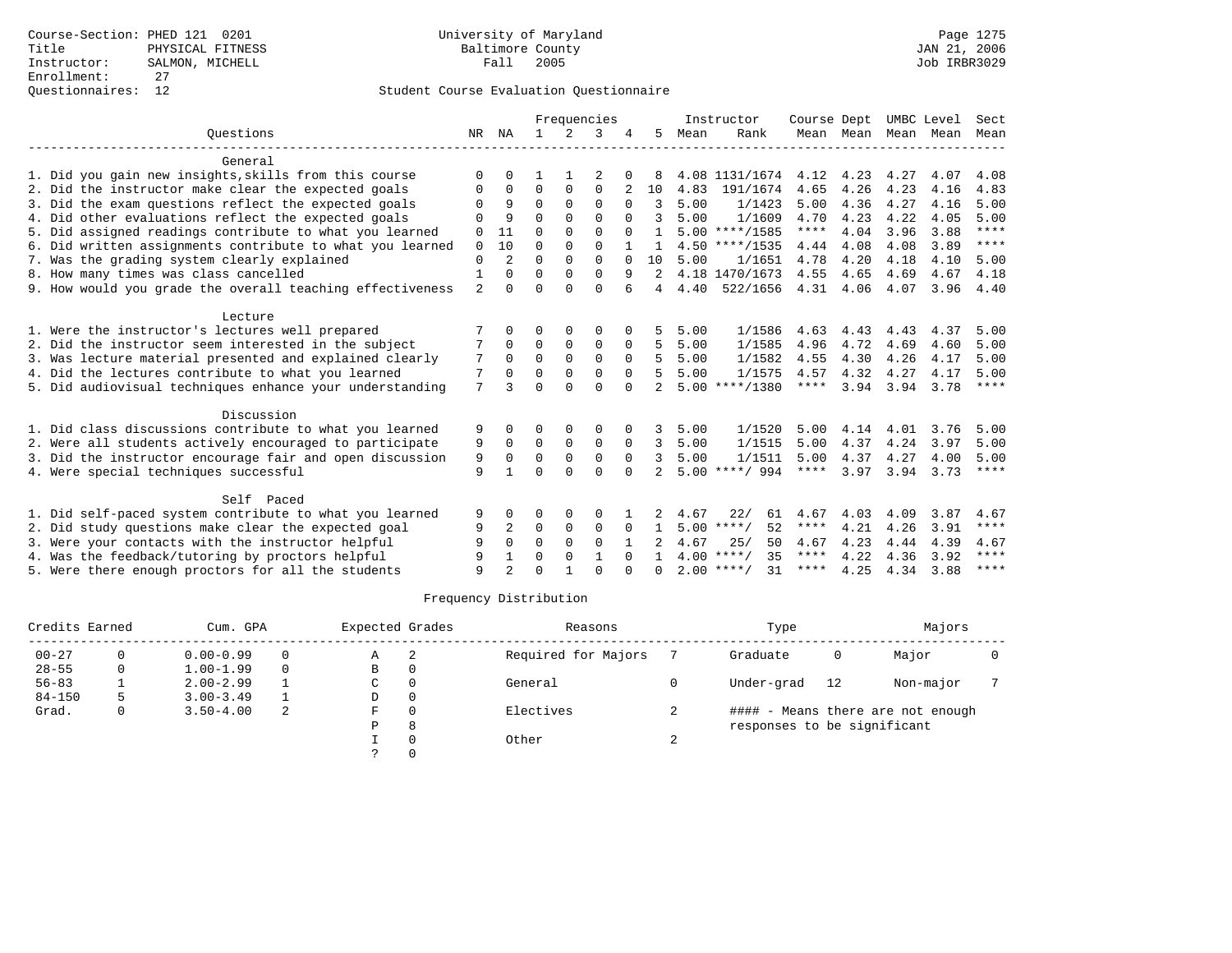|                                                           | Frequencies  |                |          |             | Instructor | Course Dept |    | UMBC Level |                  | Sect |           |           |      |             |
|-----------------------------------------------------------|--------------|----------------|----------|-------------|------------|-------------|----|------------|------------------|------|-----------|-----------|------|-------------|
| Ouestions                                                 | NR.          | ΝA             |          | 2           | 3          | 4           | 5. | Mean       | Rank             |      | Mean Mean | Mean Mean |      | Mean        |
| General                                                   |              |                |          |             |            |             |    |            |                  |      |           |           |      |             |
| 1. Did you gain new insights, skills from this course     |              | $\Omega$       | 0        |             |            |             |    |            | 4.11 1115/1674   | 4.12 | 4.23      | 4.27      | 4.07 | 4.11        |
| 2. Did the instructor make clear the expected goals       | O            | $\Omega$       | $\Omega$ | $\Omega$    |            |             | 15 | 4.74       | 292/1674         | 4.65 | 4.26      | 4.23      | 4.16 | 4.74        |
| 3. Did the exam questions reflect the expected goals      |              | 16             | $\Omega$ | $\Omega$    | $\Omega$   |             |    |            | $4.67$ ****/1423 | 5.00 | 4.36      | 4.27      | 4.16 | $***$ * * * |
| 4. Did other evaluations reflect the expected goals       |              | 8              |          | $\Omega$    | $\Omega$   |             |    | 4.40       | 645/1609         | 4.70 | 4.23      | 4.22      | 4.05 | 4.40        |
| 5. Did assigned readings contribute to what you learned   |              | 16             |          | $\Omega$    | $\Omega$   | $\Omega$    |    |            | $3.00$ ****/1585 | **** | 4.04      | 3.96      | 3.88 | ****        |
| 6. Did written assignments contribute to what you learned | $\mathbf{1}$ | 9              | $\Omega$ | $\Omega$    |            |             | 5  | 4.44       | 454/1535         | 4.44 | 4.08      | 4.08      | 3.89 | 4.44        |
| 7. Was the grading system clearly explained               |              | 4              | $\Omega$ | $\Omega$    |            |             | 11 | 4.71       | 276/1651         | 4.78 | 4.20      | 4.18      | 4.10 | 4.71        |
| 8. How many times was class cancelled                     | 0            | $\Omega$       | $\Omega$ | $\Omega$    | $\Omega$   | 9           | 10 |            | 4.53 1189/1673   | 4.55 | 4.65      | 4.69      | 4.67 | 4.53        |
| 9. How would you grade the overall teaching effectiveness | 3            |                | U        | $\cap$      |            |             |    | 4.40       | 522/1656         | 4.31 | 4.06      | 4.07      | 3.96 | 4.40        |
| Lecture                                                   |              |                |          |             |            |             |    |            |                  |      |           |           |      |             |
| 1. Were the instructor's lectures well prepared           | 13           |                |          | $\Omega$    |            |             |    | 4.50       | 858/1586         | 4.63 | 4.43      | 4.43      | 4.37 | 4.50        |
| 2. Did the instructor seem interested in the subject      | 11           | $\Omega$       | $\Omega$ | $\mathbf 0$ | $\Omega$   | $\Omega$    | 8  | 5.00       | 1/1585           | 4.96 | 4.72      | 4.69      | 4.60 | 5.00        |
| 3. Was lecture material presented and explained clearly   | 12           | $\overline{0}$ | $\Omega$ | $\Omega$    | 2          |             | 4  | 4.29       | 903/1582         | 4.55 | 4.30      | 4.26      | 4.17 | 4.29        |
| 4. Did the lectures contribute to what you learned        | 12           | $\Omega$       | $\Omega$ | $\Omega$    |            |             | 5. | 4.57       | 612/1575         | 4.57 | 4.32      | 4.27      | 4.17 | 4.57        |
| 5. Did audiovisual techniques enhance your understanding  | 13           |                |          |             | $\cap$     |             |    |            | $3.67$ ****/1380 | **** | 3.94      | 3.94      | 3.78 | $***$ * * * |
| Discussion                                                |              |                |          |             |            |             |    |            |                  |      |           |           |      |             |
| 1. Did class discussions contribute to what you learned   | 17           | $\Omega$       | 0        | $\Omega$    |            |             |    |            | $4.00$ ****/1520 | 5.00 | 4.14      | 4.01      | 3.76 | ****        |
| 2. Were all students actively encouraged to participate   | 16           | $\Omega$       | $\Omega$ | $\Omega$    |            | $\Omega$    |    |            | $4.33$ ****/1515 | 5.00 | 4.37      | 4.24      | 3.97 | $* * * * *$ |
| 3. Did the instructor encourage fair and open discussion  | 17           | $\Omega$       | $\Omega$ | $\Omega$    |            | $\cap$      |    |            | $4.00$ ****/1511 | 5.00 | 4.37      | 4.27      | 4.00 | ****        |
| 4. Were special techniques successful                     | 16           |                | U        |             |            |             |    |            | $5.00$ ****/ 994 | **** | 3.97      | 3.94      | 3.73 | ****        |

| Credits Earned<br>Cum. GPA |              |               |          | Expected Grades | Reasons        | Type                   | Majors                      |    |                                   |  |
|----------------------------|--------------|---------------|----------|-----------------|----------------|------------------------|-----------------------------|----|-----------------------------------|--|
| $00 - 27$                  |              | $0.00 - 0.99$ |          | Α               | $\overline{4}$ | Required for Majors 12 | Graduate                    | 0  | Major                             |  |
| $28 - 55$                  | 0            | $1.00 - 1.99$ | $\Omega$ | В               |                |                        |                             |    |                                   |  |
| $56 - 83$                  | 2            | $2.00 - 2.99$ | 2        | C               | $\Omega$       | General                | Under-grad                  | 19 | Non-major                         |  |
| $84 - 150$                 | 10           | $3.00 - 3.49$ |          | D               | $\Omega$       |                        |                             |    |                                   |  |
| Grad.                      | $\mathbf{0}$ | $3.50 - 4.00$ | 4        | F               | $\Omega$       | Electives              |                             |    | #### - Means there are not enough |  |
|                            |              |               |          | P               | 10             |                        | responses to be significant |    |                                   |  |
|                            |              |               |          |                 | $\Omega$       | Other                  |                             |    |                                   |  |
|                            |              |               |          | $\mathcal{L}$   | $\Omega$       |                        |                             |    |                                   |  |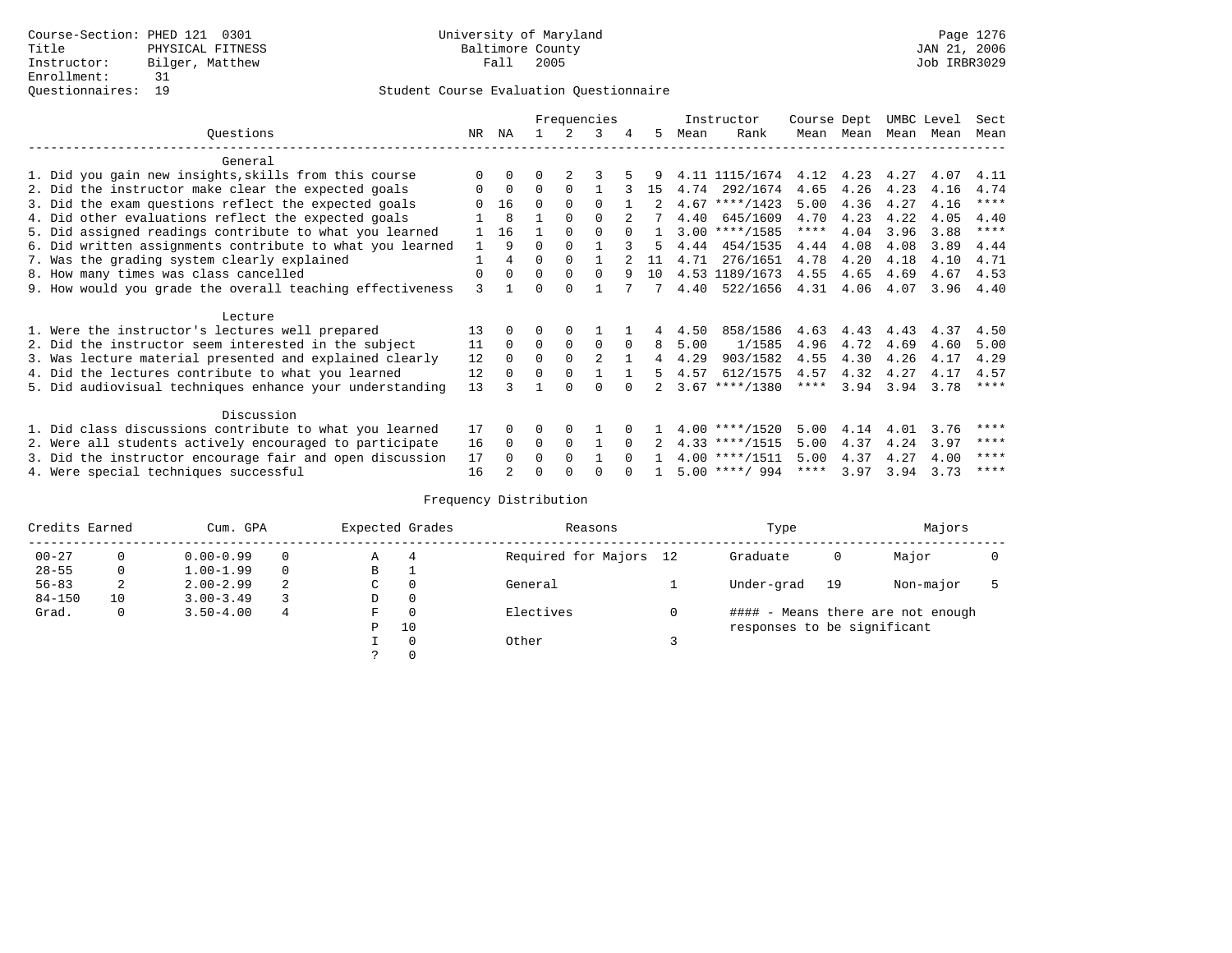|                                                                                                    |                |               |                              |                         | Frequencies              |                    |                |      | Instructor                      | Course Dept  |              |              | UMBC Level   | Sect         |
|----------------------------------------------------------------------------------------------------|----------------|---------------|------------------------------|-------------------------|--------------------------|--------------------|----------------|------|---------------------------------|--------------|--------------|--------------|--------------|--------------|
| Questions                                                                                          |                | NR NA         | 1                            | 2                       | 3                        | 4                  | 5              | Mean | Rank                            |              | Mean Mean    |              | Mean Mean    | Mean         |
|                                                                                                    |                |               |                              |                         |                          |                    |                |      |                                 |              |              |              |              |              |
| General                                                                                            |                |               |                              |                         |                          |                    |                |      |                                 |              |              |              |              |              |
| 1. Did you gain new insights, skills from this course                                              | 2              | 0             | $\Omega$                     | $\Omega$                | $\Omega$                 | 2                  | 24             | 4.92 | 118/1674                        | 4.92         | 4.23         | 4.27         | 4.07         | 4.92         |
| 2. Did the instructor make clear the expected goals                                                | $\overline{2}$ | $\mathbf 0$   | $\mathbf 0$                  | $\mathbf 0$             | $\mathbf{1}$             | $\Omega$           | 25             | 4.92 | 110/1674                        | 4.92         | 4.26         | 4.23         | 4.16         | 4.92         |
| 3. Did the exam questions reflect the expected goals                                               | 2              | 15            | 0                            | 0                       | $\mathbf 0$              | 0                  | 11             | 5.00 | 1/1423                          | 5.00         | 4.36         | 4.27         | 4.16         | 5.00         |
| 4. Did other evaluations reflect the expected goals                                                | 2              | 14            | $\mathbf 0$                  | $\Omega$                | $\mathbf 0$              | $\Omega$           | 12             | 5.00 | 1/1609                          | 5.00         | 4.23         | 4.22         | 4.05         | 5.00         |
| 5. Did assigned readings contribute to what you learned                                            | 3              | 16            | $\mathbf 0$                  | $\mathbf 0$             | $\mathbf{0}$             | 1                  | 8              | 4.89 | 96/1585                         | 4.89         | 4.04         | 3.96         | 3.88         | 4.89         |
| 6. Did written assignments contribute to what you learned                                          | 3              | 17            | $\mathbf 0$                  | $\mathbf 0$             | $\mathbf{0}$             | $\mathbf{1}$       | 7              | 4.88 | 105/1535                        | 4.88         | 4.08         | 4.08         | 3.89         | 4.88         |
| 7. Was the grading system clearly explained                                                        | 3              | 8<br>$\Omega$ | $\mathbf{0}$<br>$\mathbf{0}$ | $\mathbf 0$<br>$\Omega$ | $\mathbf{0}$<br>$\Omega$ | $\mathbf{1}$<br>10 | 16             | 4.94 | 70/1651                         | 4.94         | 4.20         | 4.18         | 4.10         | 4.94         |
| 8. How many times was class cancelled<br>9. How would you grade the overall teaching effectiveness | 3<br>8         | 1             | $\overline{a}$               | $\Omega$                | $\mathbf{1}$             | 6                  | 15<br>10       |      | 4.60 1135/1673<br>4.16 838/1656 | 4.60<br>4.16 | 4.65<br>4.06 | 4.69<br>4.07 | 4.67<br>3.96 | 4.60<br>4.16 |
|                                                                                                    |                |               |                              |                         |                          |                    |                |      |                                 |              |              |              |              |              |
| Lecture                                                                                            |                |               |                              |                         |                          |                    |                |      |                                 |              |              |              |              |              |
| 1. Were the instructor's lectures well prepared                                                    | 14             | 0             | 1                            | $\mathbf 0$             | 0                        | $\Omega$           | 13             | 4.71 | 581/1586                        | 4.71         | 4.43         | 4.43         | 4.37         | 4.71         |
| 2. Did the instructor seem interested in the subject                                               | 15             | $\mathbf 0$   | $\mathbf{0}$                 | $\mathbf 0$             | $\mathbf{0}$             | $\mathbf 0$        | 13             | 5.00 | 1/1585                          | 5.00         | 4.72         | 4.69         | 4.60         | 5.00         |
| 3. Was lecture material presented and explained clearly                                            | 15             | 0             | $\mathbf 0$                  | $\mathbf 0$             | $\mathbf 0$              | $\mathbf 0$        | 13             | 5.00 | 1/1582                          | 5.00         | 4.30         | 4.26         | 4.17         | 5.00         |
| 4. Did the lectures contribute to what you learned                                                 | 15             | $\Omega$      | $\mathbf 0$                  | $\Omega$                | $\Omega$                 | $\Omega$           | 13             | 5.00 | 1/1575                          | 5.00         | 4.32         | 4.27         | 4.17         | 5.00         |
| 5. Did audiovisual techniques enhance your understanding                                           | 15             | 4             | $\mathbf 0$                  | $\Omega$                | $\Omega$                 | $\mathbf{1}$       | 8              | 4.89 | 86/1380                         | 4.89         | 3.94         | 3.94         | 3.78         | 4.89         |
|                                                                                                    |                |               |                              |                         |                          |                    |                |      |                                 |              |              |              |              |              |
| Discussion                                                                                         |                |               |                              |                         |                          |                    |                |      |                                 |              |              |              |              |              |
| 1. Did class discussions contribute to what you learned                                            | 24             | 0             | $\mathbf 0$                  | $\Omega$                | $\Omega$                 | $\Omega$           | 4              |      | $5.00$ ****/1520                | ****         | 4.14         | 4.01         | 3.76         | $* * * *$    |
| 2. Were all students actively encouraged to participate                                            | 25             | $\mathbf 0$   | $\mathsf 0$                  | $\mathbf 0$             | $\mathbf 0$              | $\mathbf 0$        | 3              |      | $5.00$ ****/1515                | ****         | 4.37         | 4.24         | 3.97         | $***$ * * *  |
| 3. Did the instructor encourage fair and open discussion                                           | 25             | $\mathbf 0$   | $\mathbf 0$                  | $\mathsf 0$             | $\mathsf 0$              | $\mathbf 0$        | 3              | 5.00 | ****/1511                       | $***$ * * *  | 4.37         | 4.27         | 4.00         | $***$        |
| 4. Were special techniques successful                                                              | 25             | $\Omega$      | $\mathbf 0$                  | $\Omega$                | $\Omega$                 | $\Omega$           | 3              |      | $5.00$ ****/ 994                | $***$ * * *  | 3.97         | 3.94         | 3.73         | $***$        |
|                                                                                                    |                |               |                              |                         |                          |                    |                |      |                                 |              |              |              |              |              |
| Laboratory                                                                                         |                |               |                              |                         |                          |                    |                |      |                                 |              |              |              |              |              |
| 1. Did the lab increase understanding of the material                                              | 26             | $\mathbf 0$   | $\mathbf 0$                  | $\mathbf 0$             | $\mathbf{0}$             | $\mathbf 0$        | 2              |      | $5.00$ ****/ 265                | ****         | 4.06         | 4.23         | 3.97         |              |
| 2. Were you provided with adequate background information                                          | 26             | 0             | $\mathbf 0$                  | $\mathbf 0$             | $\mathbf 0$              | 0                  | 2              | 5.00 | ****/ 278                       | ****         | 4.21         | 4.19         | 3.97         | ****         |
| 3. Were necessary materials available for lab activities                                           | 26             | 0             | $\mathbf{0}$                 | $\mathbf 0$             | 0                        | $\Omega$           | 2              |      | $5.00$ ****/ 260                | ****         | 4.43         | 4.46         | 4.41         | $***$ * * *  |
| 4. Did the lab instructor provide assistance                                                       | 26             | $\Omega$      | $\mathbf{0}$                 | $\mathbf 0$             | $\Omega$                 | $\Omega$           | 2              |      | $5.00$ ****/ 259                | ****         | 4.21         | 4.33         | 4.19         | $***$        |
| 5. Were requirements for lab reports clearly specified                                             | 26             | $\mathbf 0$   | $\mathbf{0}$                 | $\mathbf 0$             | $\mathbf 0$              | $\mathbf 0$        | 2 <sup>0</sup> |      | $5.00$ ****/ 233                | ****         | 4.36         | 4.20         | 4.00         | $* * * *$    |
|                                                                                                    |                |               |                              |                         |                          |                    |                |      |                                 |              |              |              |              |              |
| Seminar<br>1. Were assigned topics relevant to the announced theme                                 | 26             | 0             | $\mathbf{0}$                 | $\mathbf 0$             | 0                        | $\mathbf 0$        | 2              |      | $5.00$ ****/ 103                | ****         | 4.39         | 4.41         | 4.33         | ****         |
| 2. Was the instructor available for individual attention                                           | 26             | $\mathbf 0$   | $\mathbf 0$                  | $\mathbf 0$             | $\mathbf{0}$             | $\Omega$           | 2              | 5.00 | $***/101$                       | ****         | 4.33         | 4.48         | 4.18         | ****         |
| 3. Did research projects contribute to what you learned                                            | 26             | $\mathbf 0$   | $\mathbf 0$                  | $\mathsf 0$             | $\mathsf 0$              | $\mathbf 0$        | 2              | 5.00 | $***$ /<br>95                   | $***$ * *    | 4.15         | 4.31         | 3.99         | ****         |
| 4. Did presentations contribute to what you learned                                                | 26             | $\mathbf 0$   | $\mathbf{0}$                 | $\mathbf 0$             | 0                        | $\Omega$           | 2              | 5.00 | 99<br>$***/$                    | $***$ * * *  | 4.36         | 4.39         | 4.10         | ****         |
| 5. Were criteria for grading made clear                                                            | 26             | $\mathbf 0$   | $\Omega$                     | $\Omega$                | $\Omega$                 | $\Omega$           | 2              |      | 97<br>$5.00$ ****/              | ****         | 3.76         | 4.14         | 3.69         | ****         |
|                                                                                                    |                |               |                              |                         |                          |                    |                |      |                                 |              |              |              |              |              |
| Field Work                                                                                         |                |               |                              |                         |                          |                    |                |      |                                 |              |              |              |              |              |
| 1. Did field experience contribute to what you learned                                             | 26             | $\mathbf 0$   | $\mathbf 0$                  | $\mathbf 0$             | $\mathbf{0}$             | $\mathbf 0$        | 2              |      | $5.00$ ****/<br>76              | ****         | 3.36         | 3.98         | 3.32         | ****         |
| 2. Did you clearly understand your evaluation criteria                                             | 26             | $\mathbf 0$   | $\mathbf 0$                  | $\mathbf 0$             | $\mathbf 0$              | $\mathbf 0$        | 2              | 5.00 | 77<br>$***$ /                   | ****         | 3.65         | 3.93         | 3.42         | $***$        |
| 3. Was the instructor available for consultation                                                   | 26             | $\mathbf 0$   | $\mathbf{0}$                 | $\mathbf 0$             | $\mathbf{0}$             | $\mathbf 0$        | 2              | 5.00 | $***$ /<br>53                   | ****         | 4.19         | 4.45         | 4.34         | ****         |
| 4. To what degree could you discuss your evaluations                                               | 26             | $\mathbf 0$   | $\mathbf{0}$                 | $\mathbf 0$             | $\mathbf 0$              | $\Omega$           | 2              | 5.00 | $***$ /<br>48                   | $***$ * *    | 3.86         | 4.12         | 4.00         | $***$        |
| 5. Did conferences help you carry out field activities                                             | 26             | $\Omega$      | $\Omega$                     | $\Omega$                | $\Omega$                 | $\Omega$           | 2              | 5.00 | $***$ /<br>49                   | $***$ * * *  | 3.74         | 4.27         | 4.30         | $***$        |
|                                                                                                    |                |               |                              |                         |                          |                    |                |      |                                 |              |              |              |              |              |
| Self Paced                                                                                         |                |               |                              |                         |                          |                    |                |      |                                 |              |              |              |              |              |
| 1. Did self-paced system contribute to what you learned                                            | 26             | 0             | $\mathbf 0$                  | $\mathbf 0$             | $\mathbf 0$              | $\mathbf 0$        | 2              | 5.00 | $***$ /<br>61                   | ****         | 4.03         | 4.09         | 3.87         | ****         |
| 2. Did study questions make clear the expected goal                                                | 26             | $\Omega$      | $\mathbf 0$                  | $\mathbf 0$             | $\mathbf{0}$             | $\Omega$           | 2              | 5.00 | $***/$<br>52                    | $***$ * *    | 4.21         | 4.26         | 3.91         | ****         |
| 3. Were your contacts with the instructor helpful                                                  | 26             | $\mathbf 0$   | $\mathsf 0$                  | $\mathbf 0$             | $\mathsf 0$              | $\mathbf 0$        | 2              | 5.00 | 50<br>$***$ /                   | $***$ * *    | 4.23         | 4.44         | 4.39         | ****         |
| 4. Was the feedback/tutoring by proctors helpful                                                   | 26             | $\mathbf 0$   | $\mathbf 0$                  | $\mathsf 0$             | $\mathbf 0$              | $\mathbf 0$        | 2              | 5.00 | $***$ /<br>35                   | $***$ * * *  | 4.22         | 4.36         | 3.92         | ****         |
| 5. Were there enough proctors for all the students                                                 | 26             | $\Omega$      | $\mathbf{0}$                 | $\Omega$                | $\Omega$                 | $\Omega$           | 2              |      | $5.00$ ****/<br>31              | $***$ * * *  | 4.25         | 4.34         | 3.88         | $***$ * * *  |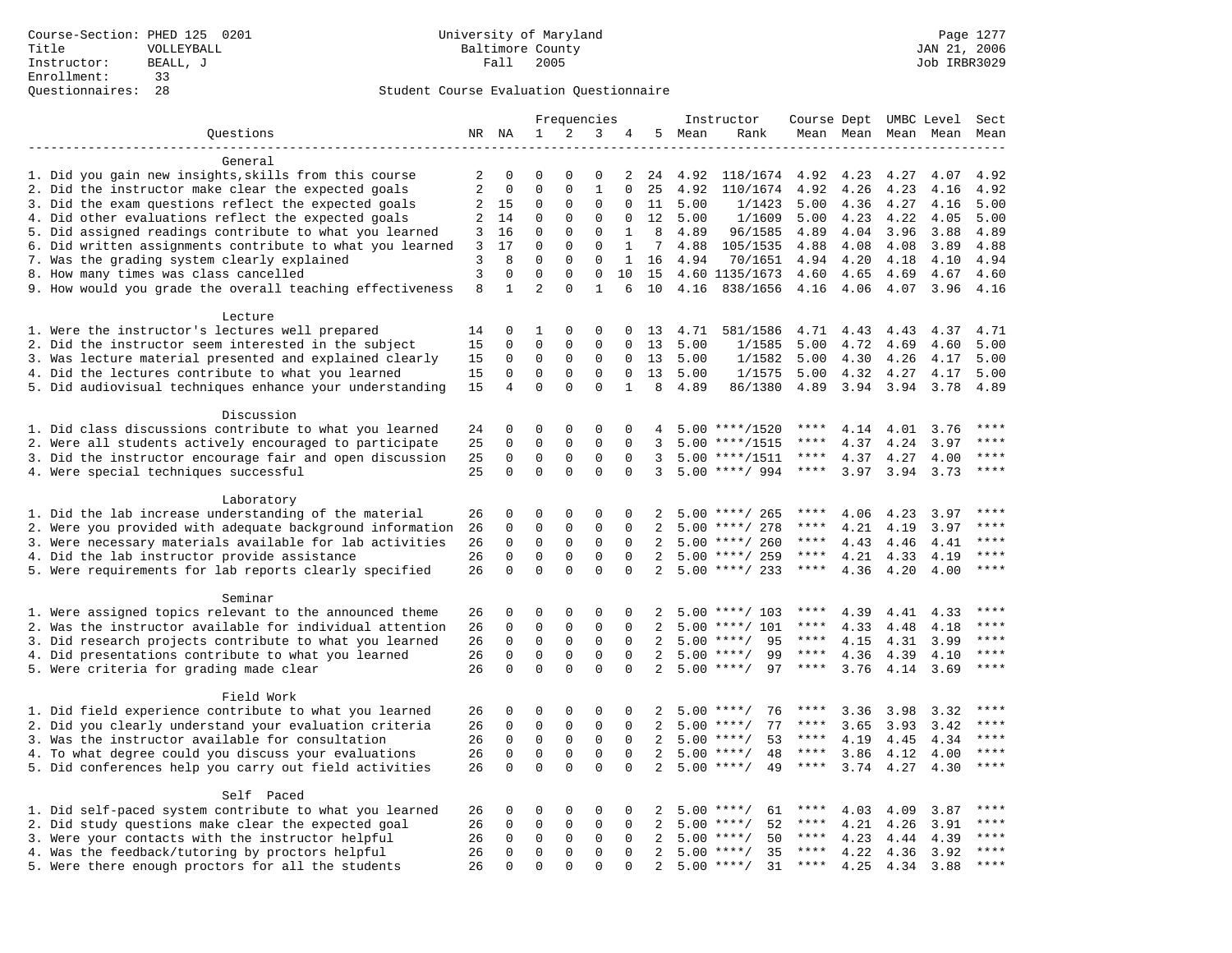| Course-Section: PHED 125 0201 |            | University of Maryland                  | Page 1277    |
|-------------------------------|------------|-----------------------------------------|--------------|
| Title                         | VOLLEYBALL | Baltimore County                        | JAN 21, 2006 |
| Instructor:                   | BEALL, J   | 2005<br>Fall                            | Job IRBR3029 |
| Enrollment:                   |            |                                         |              |
| Ouestionnaires: 28            |            | Student Course Evaluation Questionnaire |              |

# University of Maryland Page 1277<br>Baltimore County Band 121, 2006

# Questionnaires: 28 Student Course Evaluation Questionnaire

|            | Credits Earned<br>Cum. GPA |               |          |   | Expected Grades | Reasons             |      | Type                        | Majors |                                   |  |
|------------|----------------------------|---------------|----------|---|-----------------|---------------------|------|-----------------------------|--------|-----------------------------------|--|
| $00 - 27$  |                            | $0.00 - 0.99$ |          | Α | -11             | Required for Majors | - 20 | Graduate                    |        | Major                             |  |
| $28 - 55$  |                            | $1.00 - 1.99$ | $\Omega$ | B | 0               |                     |      |                             |        |                                   |  |
| $56 - 83$  |                            | $2.00 - 2.99$ | 4        | C |                 | General             |      | Under-grad                  | 27     | Non-major                         |  |
| $84 - 150$ | 10                         | $3.00 - 3.49$ | 4        | D | $\Omega$        |                     |      |                             |        |                                   |  |
| Grad.      |                            | $3.50 - 4.00$ | 5        | F | $\Omega$        | Electives           |      |                             |        | #### - Means there are not enough |  |
|            |                            |               |          | P | 12              |                     |      | responses to be significant |        |                                   |  |
|            |                            |               |          |   | $\Omega$        | Other               |      |                             |        |                                   |  |
|            |                            |               |          |   | $\Omega$        |                     |      |                             |        |                                   |  |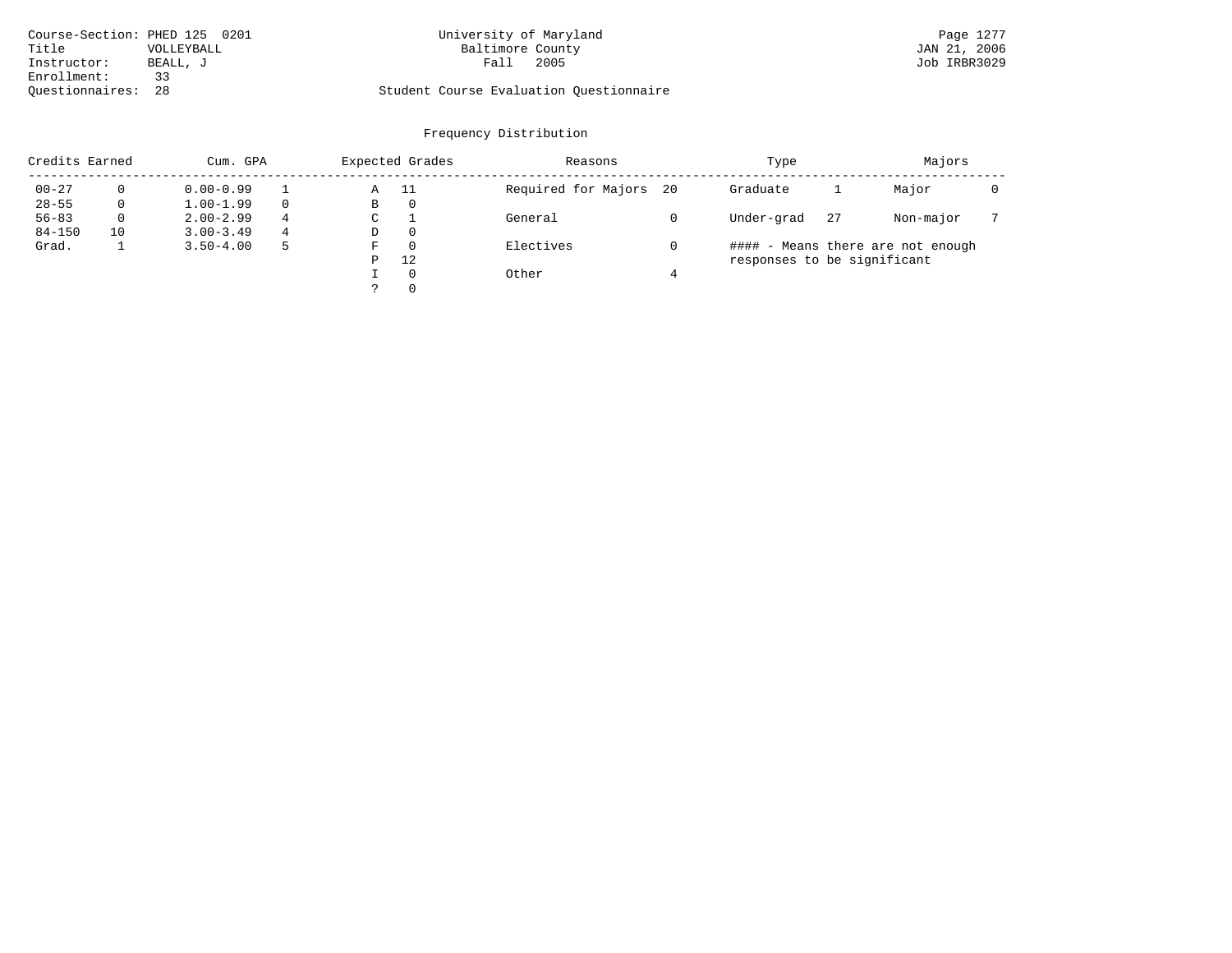|                                                           |              | Frequencies |                      |             |              | Instructor | Course Dept |      | UMBC Level       |           | Sect |      |      |             |
|-----------------------------------------------------------|--------------|-------------|----------------------|-------------|--------------|------------|-------------|------|------------------|-----------|------|------|------|-------------|
| Ouestions                                                 | NR           | ΝA          |                      |             | 3            | 4          | 5.          | Mean | Rank             | Mean      | Mean | Mean | Mean | Mean        |
| General                                                   |              |             |                      |             |              |            |             |      |                  |           |      |      |      |             |
| 1. Did you gain new insights, skills from this course     |              | $\Omega$    | O                    | $\Omega$    | 4            |            | 13          | 4.39 | 780/1674         | 4.39      | 4.23 | 4.27 | 4.07 | 4.39        |
| 2. Did the instructor make clear the expected goals       | O            | $\mathbf 0$ | $\Omega$             | $\Omega$    | $\Omega$     |            | 17          | 4.74 | 292/1674         | 4.74      | 4.26 | 4.23 | 4.16 | 4.74        |
| 3. Did the exam questions reflect the expected goals      |              | 20          | $\Omega$             | $\Omega$    | $\Omega$     |            |             |      | $4.67$ ****/1423 | ****      | 4.36 | 4.27 | 4.16 | $***$ * * * |
| 4. Did other evaluations reflect the expected goals       |              | 18          | $\Omega$             | $\Omega$    |              | $\Omega$   |             |      | $4.20$ ****/1609 | $***$ * * | 4.23 | 4.22 | 4.05 | ****        |
|                                                           |              | 20          |                      |             | $\Omega$     |            |             |      | $4.50$ ****/1585 | ****      | 4.04 | 3.96 | 3.88 | $* * * * *$ |
| 5. Did assigned readings contribute to what you learned   |              |             | $\Omega$<br>$\Omega$ | $\Omega$    |              | $\cap$     |             |      |                  | $***$ * * |      |      |      | $* * * *$   |
| 6. Did written assignments contribute to what you learned | $\mathbf{1}$ | 21          |                      |             |              |            |             |      | $5.00$ ****/1535 |           | 4.08 | 4.08 | 3.89 |             |
| 7. Was the grading system clearly explained               |              | 5           | $\Omega$             | $\Omega$    |              |            | 14          | 4.76 | 220/1651         | 4.76      | 4.20 | 4.18 | 4.10 | 4.76        |
| 8. How many times was class cancelled                     |              |             | $\Omega$             | $\Omega$    |              | 1 O        | 10          |      | 4.43 1289/1673   | 4.43      | 4.65 | 4.69 | 4.67 | 4.43        |
| 9. How would you grade the overall teaching effectiveness | 8            |             | U                    | $\cap$      | <sup>n</sup> |            | 9           | 4.64 | 274/1656         | 4.64      | 4.06 | 4.07 | 3.96 | 4.64        |
| Lecture                                                   |              |             |                      |             |              |            |             |      |                  |           |      |      |      |             |
| 1. Were the instructor's lectures well prepared           | 15           |             |                      | $\Omega$    |              |            | 6           | 4.63 | 723/1586         | 4.63      | 4.43 | 4.43 | 4.37 | 4.63        |
| 2. Did the instructor seem interested in the subject      | 13           | $\Omega$    | $\Omega$             | $\mathbf 0$ | 0            | $\Omega$   | 10          | 5.00 | 1/1585           | 5.00      | 4.72 | 4.69 | 4.60 | 5.00        |
| 3. Was lecture material presented and explained clearly   | 13           | $\Omega$    | $\Omega$             | $\Omega$    | $\Omega$     | $\Omega$   | 10          | 5.00 | 1/1582           | 5.00      | 4.30 | 4.26 | 4.17 | 5.00        |
| 4. Did the lectures contribute to what you learned        | 14           | $\Omega$    | $\Omega$             | $\Omega$    | $\Omega$     |            | 8           | 4.89 | 192/1575         | 4.89      | 4.32 | 4.27 | 4.17 | 4.89        |
| 5. Did audiovisual techniques enhance your understanding  | 14           |             |                      |             |              |            |             |      | $5.00$ ****/1380 | ****      | 3.94 | 3.94 | 3.78 | $* * * * *$ |
|                                                           |              |             |                      |             |              |            |             |      |                  |           |      |      |      |             |
| Discussion                                                |              |             |                      |             |              |            |             |      |                  |           |      |      |      |             |
| 1. Did class discussions contribute to what you learned   | 17           | $\Omega$    | O                    | $\Omega$    |              |            | 5.          | 4.67 | 295/1520         | 4.67      | 4.14 | 4.01 | 3.76 | 4.67        |
| 2. Were all students actively encouraged to participate   | 17           | $\Omega$    | $\Omega$             | $\mathbf 0$ | 0            | $\Omega$   | 6           | 5.00 | 1/1515           | 5.00      | 4.37 | 4.24 | 3.97 | 5.00        |
| 3. Did the instructor encourage fair and open discussion  | 17           | $\Omega$    | ς                    | $\Omega$    | $\Omega$     | $\Omega$   |             | 3.00 | 1420/1511        | 3.00      | 4.37 | 4.27 | 4.00 | 3.00        |
| 4. Were special techniques successful                     | 17           |             | U                    |             |              |            |             |      | $5.00$ ****/ 994 | ****      | 3.97 | 3.94 | 3.73 | $***$ * * * |

| Credits Earned<br>Cum. GPA |          |               |   | Expected Grades | Reasons  | Type                   | Majors                      |    |                                   |    |
|----------------------------|----------|---------------|---|-----------------|----------|------------------------|-----------------------------|----|-----------------------------------|----|
| $00 - 27$                  | $\Omega$ | $0.00 - 0.99$ |   | Α               |          | Required for Majors 10 | Graduate                    | 0  | Major                             |    |
| $28 - 55$                  | 0        | $1.00 - 1.99$ |   | B               | 0        |                        |                             |    |                                   |    |
| $56 - 83$                  | 6        | $2.00 - 2.99$ | 5 | C               | 0        | General                | Under-grad                  | 23 | Non-major                         | 10 |
| $84 - 150$                 | 9        | $3.00 - 3.49$ | 8 | D               | 0        |                        |                             |    |                                   |    |
| Grad.                      | 0        | $3.50 - 4.00$ |   | F               | $\Omega$ | Electives              |                             |    | #### - Means there are not enough |    |
|                            |          |               |   | Ρ               | 16       |                        | responses to be significant |    |                                   |    |
|                            |          |               |   |                 | $\Omega$ | Other                  |                             |    |                                   |    |
|                            |          |               |   |                 |          |                        |                             |    |                                   |    |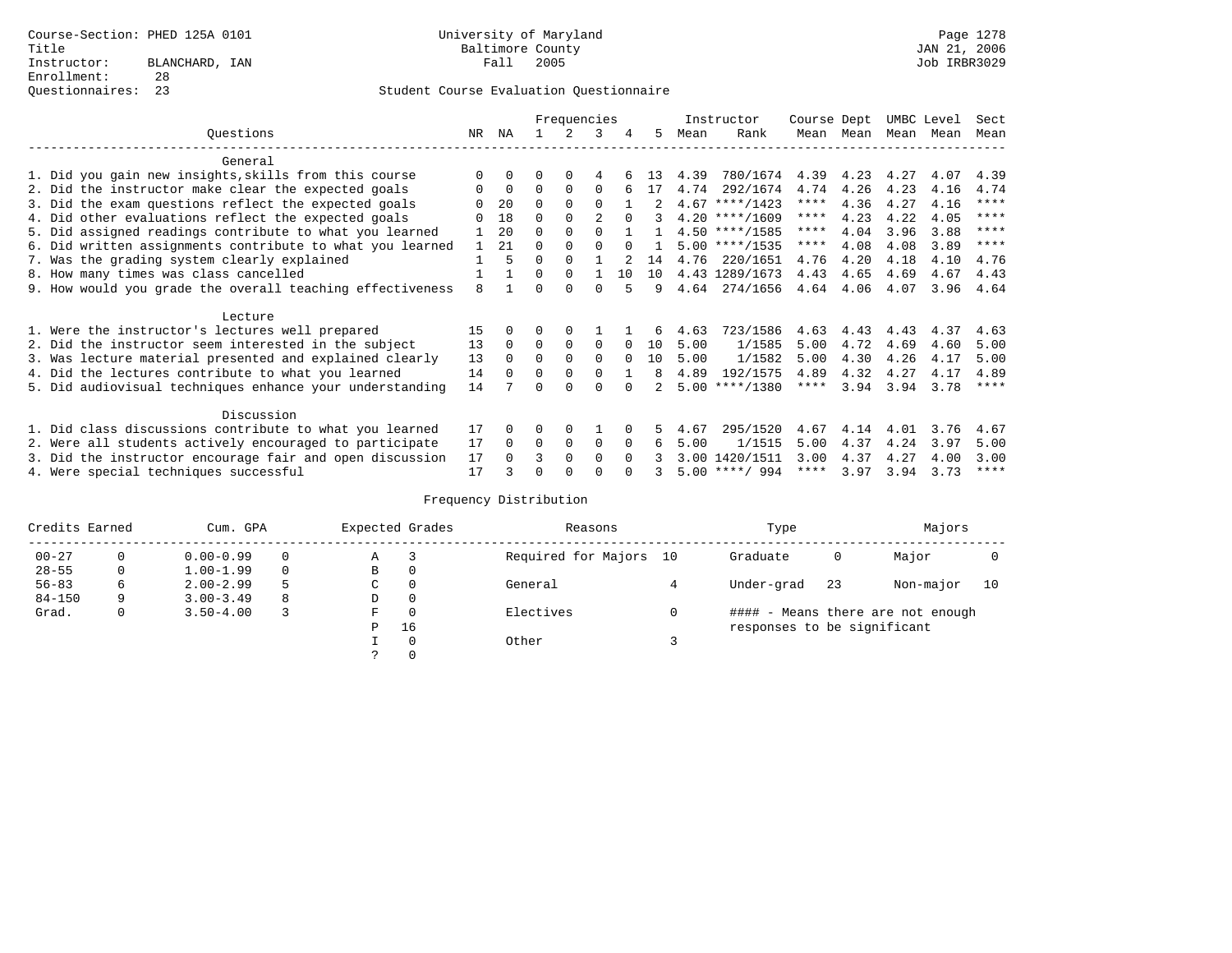|                                                           |                |              | Frequencies |             |             |              |                | Instructor | Course Dept        |             |      | UMBC Level | Sect |             |
|-----------------------------------------------------------|----------------|--------------|-------------|-------------|-------------|--------------|----------------|------------|--------------------|-------------|------|------------|------|-------------|
| Ouestions                                                 | NR             | ΝA           |             | 2           | 3           |              | 5.             | Mean       | Rank               | Mean        | Mean | Mean       | Mean | Mean        |
| General                                                   |                |              |             |             |             |              |                |            |                    |             |      |            |      |             |
| 1. Did you gain new insights, skills from this course     |                | 0            | 3           |             | 4           |              |                |            | 3.38 1553/1674     | 3.38        | 4.23 | 4.27       | 4.07 | 3.38        |
|                                                           |                | $\Omega$     | $\Omega$    | $\Omega$    | 3           |              |                | 4.38       | 776/1674           | 4.38        | 4.26 | 4.23       | 4.16 | 4.38        |
| 2. Did the instructor make clear the expected goals       |                | 11           | $\Omega$    | $\Omega$    | 1           | $\mathbf{1}$ |                |            |                    | ****        | 4.36 | 4.27       |      | $***$ * * * |
| 3. Did the exam questions reflect the expected goals      |                |              |             |             |             |              |                |            | $4.25$ ****/1423   | $***$ * * * |      |            | 4.16 | $***$ *     |
| 4. Did other evaluations reflect the expected goals       |                | 11           | $\Omega$    | $\Omega$    | $\Omega$    |              |                |            | $4.75$ ****/1609   | $***$ * * * | 4.23 | 4.22       | 4.05 | $***$ *     |
| 5. Did assigned readings contribute to what you learned   |                | 13           | $\Omega$    | $\Omega$    | $\Omega$    |              |                |            | $5.00$ ****/1585   |             | 4.04 | 3.96       | 3.88 | $***$ *     |
| 6. Did written assignments contribute to what you learned | 2              | 13           | $\Omega$    | $\Omega$    | $\Omega$    | $\Omega$     |                |            | $5.00$ ****/1535   | $***$ * * * | 4.08 | 4.08       | 3.89 |             |
| 7. Was the grading system clearly explained               | 2              | 4            | $\Omega$    | $\Omega$    |             |              |                | 4.55       | 471/1651           | 4.55        | 4.20 | 4.18       | 4.10 | 4.55        |
| 8. How many times was class cancelled                     | $\overline{2}$ | 0            | $\Omega$    | $\Omega$    | $\Omega$    |              | 14             |            | 4.93 494/1673      | 4.93        | 4.65 | 4.69       | 4.67 | 4.93        |
| 9. How would you grade the overall teaching effectiveness | $\Omega$       | <sup>0</sup> |             | $\cap$      | 6           | 6            | $\overline{4}$ |            | 3.71 1275/1656     | 3.71        | 4.06 | 4.07       | 3.96 | 3.71        |
| Lecture                                                   |                |              |             |             |             |              |                |            |                    |             |      |            |      |             |
| 1. Were the instructor's lectures well prepared           | 11             |              |             |             |             |              |                |            | 3.83 1391/1586     | 3.83        | 4.43 | 4.43       | 4.37 | 3.83        |
| 2. Did the instructor seem interested in the subject      | 9              | $\Omega$     | $\Omega$    | $\mathbf 0$ |             | $\Omega$     |                | 4.75       | 917/1585           | 4.75        | 4.72 | 4.69       | 4.60 | 4.75        |
| 3. Was lecture material presented and explained clearly   | 11             | $\Omega$     | $\Omega$    | $\mathbf 0$ | 2           |              |                |            | 4.17 1025/1582     | 4.17        | 4.30 | 4.26       | 4.17 | 4.17        |
| 4. Did the lectures contribute to what you learned        | 12             | $\Omega$     | $\Omega$    | $\Omega$    | $\Omega$    |              | 3              |            | 4.60 579/1575      | 4.60        | 4.32 | 4.27       | 4.17 | 4.60        |
|                                                           |                |              |             | ∩           |             |              |                |            |                    | $***$ * * * |      |            |      | ****        |
| 5. Did audiovisual techniques enhance your understanding  | 11             |              |             |             | ∩           |              |                |            | $3.00$ ****/1380   |             | 3.94 | 3.94       | 3.78 |             |
| Discussion                                                |                |              |             |             |             |              |                |            |                    |             |      |            |      |             |
| 1. Did class discussions contribute to what you learned   | 16             | 0            | 0           | 0           | 0           |              |                |            | $4.00$ ****/1520   | $***$ * * * | 4.14 | 4.01       | 3.76 | ****        |
| 2. Were all students actively encouraged to participate   | 16             | $\Omega$     | 0           | $\mathbf 0$ | $\mathbf 0$ | $\Omega$     |                |            | $5.00$ ****/1515   | $***$ * * * | 4.37 | 4.24       | 3.97 | ****        |
| 3. Did the instructor encourage fair and open discussion  | 16             | <sup>0</sup> | $\Omega$    | $\Omega$    | $\Omega$    |              | 0              |            | $4.00$ ****/1511   | ****        | 4.37 | 4.27       | 4.00 | ****        |
|                                                           |                |              |             |             |             |              |                |            |                    |             |      |            |      |             |
| Self Paced                                                |                |              |             |             |             |              |                |            |                    |             |      |            |      |             |
| 1. Did self-paced system contribute to what you learned   | 16             | 0            | 0           | $\Omega$    | 0           |              |                |            | $4.00$ ****/<br>61 | ****        | 4.03 | 4.09       | 3.87 | ****        |
| 3. Were your contacts with the instructor helpful         | 16             | 0            | U           | $\Omega$    | $\Omega$    | <sup>n</sup> |                |            | $5.00$ ****/<br>50 | $***$ * * * | 4.23 | 4.44       | 4.39 | ****        |

| Credits Earned<br>Cum. GPA |   |               |          | Expected Grades | Reasons      | Type                |                             | Majors |                                   |  |
|----------------------------|---|---------------|----------|-----------------|--------------|---------------------|-----------------------------|--------|-----------------------------------|--|
| $00 - 27$                  |   | $0.00 - 0.99$ | $\Omega$ | Α               |              | Required for Majors | Graduate                    | 0      | Major                             |  |
| $28 - 55$                  |   | $1.00 - 1.99$ | $\Omega$ | B               | 0            |                     |                             |        |                                   |  |
| $56 - 83$                  |   | $2.00 - 2.99$ | $\Omega$ | C               | $\Omega$     | General             | Under-grad                  | 17     | Non-major                         |  |
| $84 - 150$                 |   | $3.00 - 3.49$ | 6        | D               | $\mathbf{0}$ |                     |                             |        |                                   |  |
| Grad.                      | 0 | $3.50 - 4.00$ |          | F               | 0            | Electives           |                             |        | #### - Means there are not enough |  |
|                            |   |               |          | Ρ               | 10           |                     | responses to be significant |        |                                   |  |
|                            |   |               |          |                 | $\Omega$     | Other               |                             |        |                                   |  |
|                            |   |               |          |                 |              |                     |                             |        |                                   |  |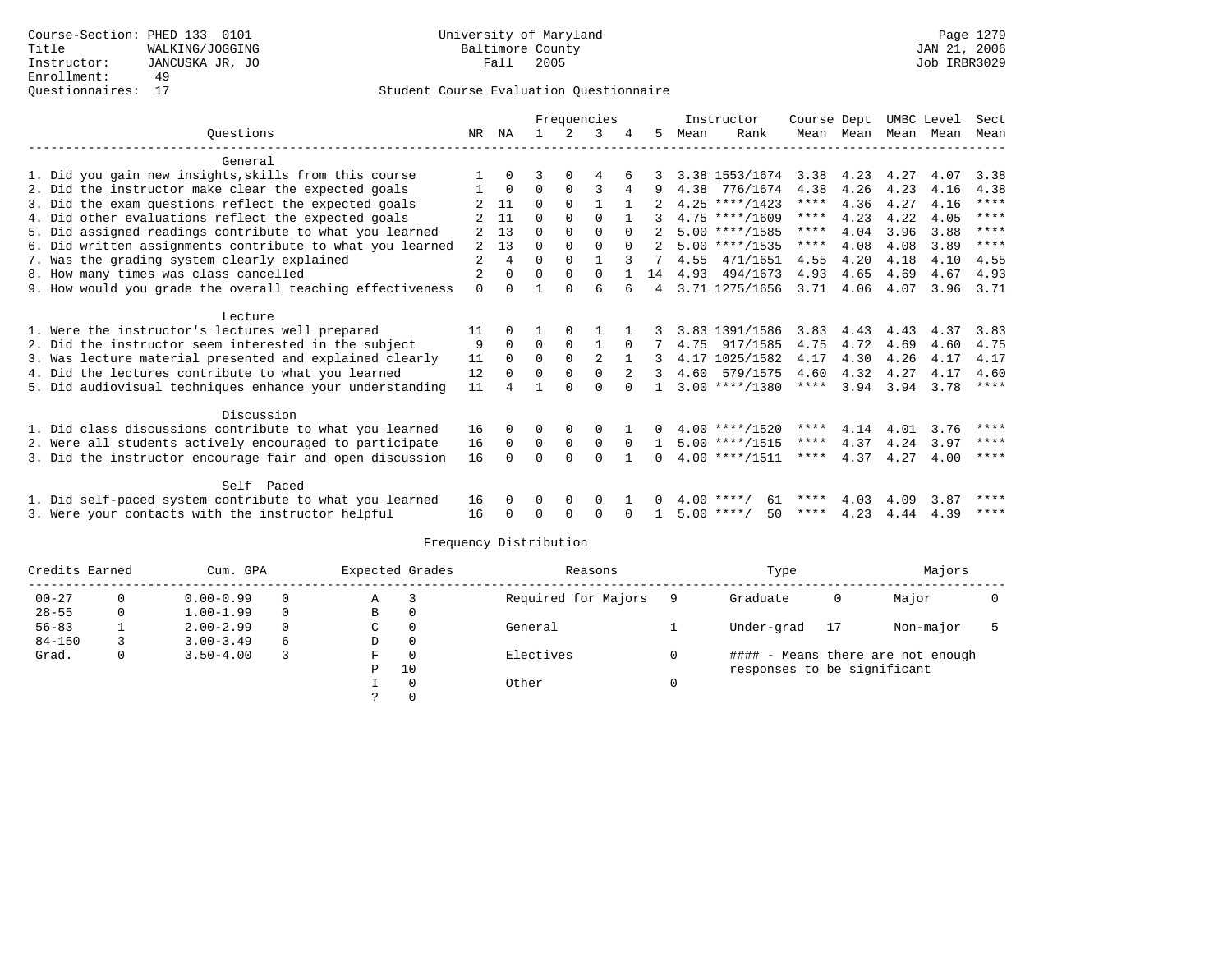|                                                           |                |              |                |              | Frequencies    |                |              |        | Instructor         | Course Dept UMBC Level |      |                     |      | Sect        |
|-----------------------------------------------------------|----------------|--------------|----------------|--------------|----------------|----------------|--------------|--------|--------------------|------------------------|------|---------------------|------|-------------|
| Questions                                                 |                | NR NA        | 1              | 2            | 3              | 4              |              | 5 Mean | Rank               |                        |      | Mean Mean Mean Mean |      | Mean        |
|                                                           |                |              |                |              |                |                |              |        |                    |                        |      |                     |      |             |
| General                                                   |                |              |                |              |                |                |              |        |                    |                        |      |                     |      |             |
| 1. Did you gain new insights, skills from this course     | 2              | $\mathbf 0$  | 1              | 3            | 5              | 5              | 7            |        | 3.67 1449/1674     | 3.91                   | 4.23 | 4.27                | 4.32 | 3.67        |
| 2. Did the instructor make clear the expected goals       | $\overline{2}$ | $\Omega$     | $\mathbf{1}$   | $\mathbf{1}$ | $\overline{4}$ | 7              | 8            |        | 3.95 1208/1674     | 4.37                   | 4.26 | 4.23                | 4.26 | 3.95        |
| 3. Did the exam questions reflect the expected goals      | 2              | $\Omega$     | $\Omega$       | $\mathbf{1}$ | 4              | 8              | 8            | 4.10   | 962/1423           | 4.34                   | 4.36 | 4.27                | 4.36 | 4.10        |
| 4. Did other evaluations reflect the expected goals       | 2              | $\mathbf 0$  | $\mathbf{1}$   | 2            | 3              | 10             | 5            |        | 3.76 1313/1609     | 4.20                   | 4.23 | 4.22                | 4.23 | 3.76        |
| 5. Did assigned readings contribute to what you learned   | $\overline{2}$ | $\mathbf 0$  | $\mathbf{1}$   | 3            | $\overline{2}$ | 9              | 6            |        | 3.76 1040/1585     | 4.09                   | 4.04 | 3.96                | 3.91 | 3.76        |
| 6. Did written assignments contribute to what you learned | 2              | $\mathbf{0}$ | $\overline{3}$ | 2            | 3              | 7              | 6            |        | 3.52 1284/1535     | 4.08                   | 4.08 | 4.08                | 4.03 | 3.52        |
| 7. Was the grading system clearly explained               | 2              | $\Omega$     | $\Omega$       | $\Omega$     | 2              | 7              | 12           | 4.48   | 568/1651           | 4.57                   | 4.20 | 4.18                | 4.20 | 4.48        |
| 8. How many times was class cancelled                     | $\overline{2}$ | $\Omega$     | $\Omega$       | $\mathbf 0$  | $\Omega$       | 17             | 4            |        | 4.19 1463/1673     | 4.49                   | 4.65 | 4.69                | 4.67 | 4.19        |
| 9. How would you grade the overall teaching effectiveness | $\overline{4}$ | $\Omega$     | $\Omega$       | 3            | $\overline{a}$ | 9              |              |        | 5 3.84 1169/1656   | 4.12                   | 4.06 | 4.07                | 4.10 | 3.84        |
| Lecture                                                   |                |              |                |              |                |                |              |        |                    |                        |      |                     |      |             |
| 1. Were the instructor's lectures well prepared           | 3              | $\mathbf 0$  | 0              | 2            | 3              | 9              | 6            |        | 3.95 1335/1586     | 4.38                   | 4.43 | 4.43                | 4.48 | 3.95        |
| 2. Did the instructor seem interested in the subject      | 3              | $\mathbf 0$  | 0              | $\mathbf 0$  | 4              | 8              | 8            |        | 4.20 1423/1585     | 4.43                   | 4.72 | 4.69                | 4.76 | 4.20        |
| 3. Was lecture material presented and explained clearly   | 3              | 0            | $\mathbf 0$    | 1            | 2              | 10             | 7            |        | 4.15 1034/1582     | 4.44                   | 4.30 | 4.26                | 4.35 | 4.15        |
| 4. Did the lectures contribute to what you learned        | 3              | $\mathbf 0$  | $\mathbf{1}$   | $\Omega$     | $\overline{4}$ | 8              | 7            |        | 4.00 1138/1575     | 4.39                   | 4.32 | 4.27                | 4.39 | 4.00        |
| 5. Did audiovisual techniques enhance your understanding  | 3              | $\mathbf{1}$ | $\mathbf{1}$   | $\mathbf{1}$ | 5              | 7              | 5            | 3.74   | 916/1380           | 4.15                   | 3.94 | 3.94                | 4.03 | 3.74        |
|                                                           |                |              |                |              |                |                |              |        |                    |                        |      |                     |      |             |
| Discussion                                                |                |              |                |              |                |                |              |        |                    |                        |      |                     |      |             |
| 1. Did class discussions contribute to what you learned   | 6              | $\mathbf 0$  | 0              | 2            | 2              | 4              | 9            | 4.18   | 717/1520           | 4.55                   | 4.14 | 4.01                | 4.03 | 4.18        |
| 2. Were all students actively encouraged to participate   | 6              | $\mathbf 0$  | $\mathbf 0$    | $\mathbf{1}$ | $\mathbf{1}$   | $\overline{4}$ | 11           | 4.47   | 668/1515           | 4.63                   | 4.37 | 4.24                | 4.28 | 4.47        |
| 3. Did the instructor encourage fair and open discussion  | 6              | $\mathbf 0$  | $\mathbf 0$    | $\mathbf{1}$ | $\mathbf{0}$   | 4              | 12           | 4.59   | 578/1511           | 4.76                   | 4.37 | 4.27                | 4.28 | 4.59        |
| 4. Were special techniques successful                     | 6              | $\mathbf{1}$ | $\mathbf{1}$   | $\mathbf{1}$ | $\mathbf{1}$   | 6              | 7            | 4.06   | 456/994            | 4.37                   | 3.97 | 3.94                | 3.98 | 4.06        |
|                                                           |                |              |                |              |                |                |              |        |                    |                        |      |                     |      |             |
| Laboratory                                                |                |              |                |              |                |                |              |        |                    |                        |      |                     |      |             |
| 1. Did the lab increase understanding of the material     | 20             | 2            | 0              | 0            | 0              | $\Omega$       | 1            |        | $5.00$ ****/ 265   | ****                   | 4.06 | 4.23                | 4.34 |             |
| 2. Were you provided with adequate background information | 20             | $\mathbf 0$  | $\mathbf{1}$   | $\mathbf{0}$ | $\mathbf{1}$   | $\Omega$       | 1            |        | $3.00$ ****/ 278   | ****                   | 4.21 | 4.19                | 4.36 | ****        |
| 3. Were necessary materials available for lab activities  | 20             | 2            | $\Omega$       | $\Omega$     | $\Omega$       | $\Omega$       | $\mathbf{1}$ |        | $5.00$ ****/ 260   | $***$ * *              | 4.43 | 4.46                | 4.51 | ****        |
| 4. Did the lab instructor provide assistance              | 20             | $\mathbf{1}$ | $\mathbf 0$    | $\mathbf{0}$ | $\mathbf{1}$   | $\mathbf 0$    | $\mathbf{1}$ |        | $4.00$ ****/ 259   | $***$ * *              | 4.21 | 4.33                | 4.42 | $***$       |
| 5. Were requirements for lab reports clearly specified    | 20             | $\mathbf{1}$ | $\mathbf 0$    | $\Omega$     | $\mathbf{1}$   | $\Omega$       | $\mathbf{1}$ |        | $4.00$ ****/ 233   | $***$ * *              | 4.36 | 4.20                | 4.48 | ****        |
|                                                           |                |              |                |              |                |                |              |        |                    |                        |      |                     |      |             |
| Seminar                                                   |                |              |                |              |                |                |              |        |                    |                        |      |                     |      |             |
| 1. Were assigned topics relevant to the announced theme   | 20             | 1            | 0              | 0            | 1              | 0              | 1            |        | $4.00$ ****/ 103   | ****                   | 4.39 | 4.41                | 4.07 | ****        |
| 2. Was the instructor available for individual attention  | 20             | $\mathbf{1}$ | $\mathbf 0$    | 0            | $\mathbf{1}$   | $\Omega$       | 1            | 4.00   | $***/101$          | ****                   | 4.33 | 4.48                | 4.45 | ****        |
| 3. Did research projects contribute to what you learned   | 20             | $\mathbf{1}$ | $\mathbf 0$    | $\mathsf 0$  | $\mathbf{1}$   | $\mathbf 0$    | 1            |        | $4.00$ ****/<br>95 | $***$ * *              | 4.15 | 4.31                | 4.33 | ****        |
| 4. Did presentations contribute to what you learned       | 20             | $\mathbf{1}$ | $\mathbf 0$    | $\mathbf 0$  | $\mathbf{1}$   | $\mathbf 0$    | $\mathbf{1}$ | 4.00   | 99<br>$***/$       | $***$ * * *            | 4.36 | 4.39                | 4.22 | $***$       |
| 5. Were criteria for grading made clear                   | 20             | $\mathbf{1}$ | $\Omega$       | $\Omega$     | $\mathbf{1}$   | $\Omega$       | $\mathbf{1}$ |        | $4.00$ ****/<br>97 | $***$ * * *            | 3.76 | 4.14                | 4.63 | ****        |
|                                                           |                |              |                |              |                |                |              |        |                    |                        |      |                     |      |             |
| Field Work                                                |                |              |                |              |                |                |              |        |                    |                        |      |                     |      |             |
| 1. Did field experience contribute to what you learned    | 20             | $\Omega$     | 1              | $\Omega$     | 1              | $\Omega$       | 1            |        | $3.00$ ****/<br>76 | ****                   | 3.36 | 3.98                | 3.97 | * * * *     |
| 2. Did you clearly understand your evaluation criteria    | 20             | $\Omega$     | $\mathbf{1}$   | $\Omega$     | $\mathbf{1}$   | $\Omega$       | $\mathbf{1}$ | 3.00   | 77<br>$***/$       | ****                   | 3.65 | 3.93                | 4.20 | ****        |
| 3. Was the instructor available for consultation          | 20             | $\mathbf{1}$ | $\mathbf 0$    | $\mathbf 0$  | $\mathbf{1}$   | $\mathbf 0$    | $\mathbf{1}$ |        | $4.00$ ****/<br>53 | $***$ * *              | 4.19 | 4.45                | 4.50 | $***$       |
| 4. To what degree could you discuss your evaluations      | 20             | $\mathbf{1}$ | $\mathbf 0$    | $\mathbf 0$  | $1\,$          | 0              | 1            |        | $4.00$ ****/<br>48 | $***$ * * *            | 3.86 | 4.12                | 4.50 | $***$       |
| 5. Did conferences help you carry out field activities    | 20             | $\mathbf{1}$ | $\Omega$       | $\Omega$     | $\mathbf{1}$   | $\Omega$       | $\mathbf{1}$ | 4.00   | $***/$<br>49       | $***$ * * *            | 3.74 | 4.27                | 4.82 | $***$       |
|                                                           |                |              |                |              |                |                |              |        |                    |                        |      |                     |      |             |
| Self Paced                                                |                |              |                |              |                |                |              |        |                    |                        |      |                     |      | $***$       |
| 1. Did self-paced system contribute to what you learned   | 20             | $\mathbf 0$  | $\mathbf 0$    | $\Omega$     | 1              | $\Omega$       | 2            |        | 61<br>$4.33$ ****/ | ****                   | 4.03 | 4.09                | 4.23 |             |
| 2. Did study questions make clear the expected goal       | 20             | $\mathbf{1}$ | $\mathbf 0$    | $\mathbf 0$  | $\mathbf{1}$   | $\mathbf{0}$   | 1            |        | $4.00$ ****/<br>52 | $***$ * *              | 4.21 | 4.26                | 4.53 | $***$ * * * |
| 3. Were your contacts with the instructor helpful         | 20             | $\mathbf 0$  | $\mathbf 0$    | 0            | 1              | 1              | 1            | 4.00   | 50<br>$***/$       | ****                   | 4.23 | 4.44                | 4.42 | ****        |
| 4. Was the feedback/tutoring by proctors helpful          | 20             | 1            | $\mathbf 0$    | $\mathbf{0}$ | $\mathbf{1}$   | $\Omega$       | $\mathbf{1}$ | 4.00   | $***/$<br>35       | ****                   | 4.22 | 4.36                | 4.63 | ****        |
| 5. Were there enough proctors for all the students        | 20             | $\mathbf{1}$ | $\Omega$       | $\Omega$     | $\mathbf{1}$   | $\Omega$       | $\mathbf{1}$ |        | $4.00$ ****/<br>31 | $***$ * * *            | 4.25 | 4.34                | 4.50 | ****        |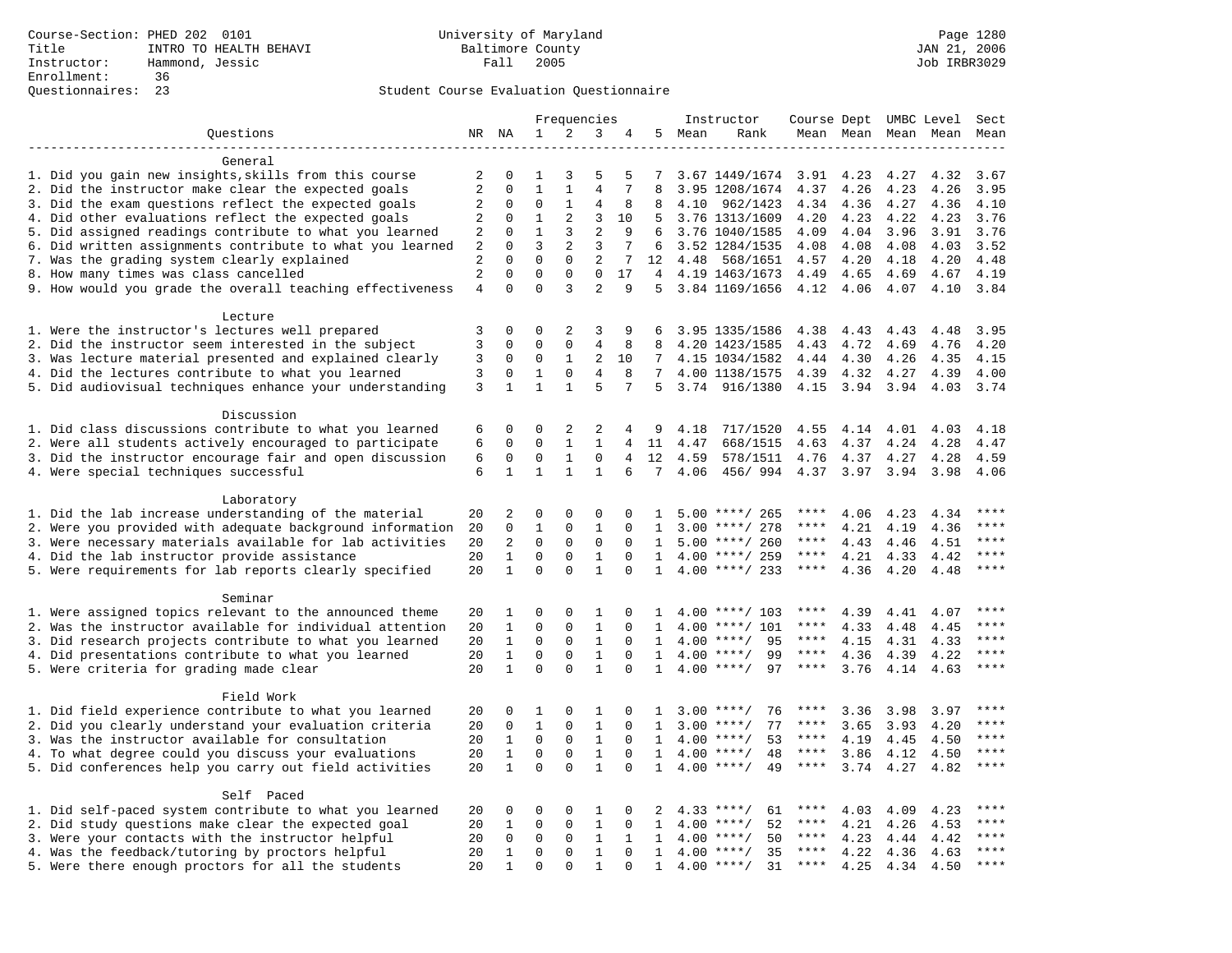|                    | Course-Section: PHED 202 0101 | University of Maryland                  | Page 1280    |
|--------------------|-------------------------------|-----------------------------------------|--------------|
| Title              | INTRO TO HEALTH BEHAVI        | Baltimore County                        | JAN 21, 2006 |
| Instructor:        | Hammond, Jessic               | 2005<br>Fall                            | Job IRBR3029 |
| Enrollment:        | 36                            |                                         |              |
| Ouestionnaires: 23 |                               | Student Course Evaluation Questionnaire |              |

| Credits Earned |   | Cum. GPA      |          |             | Expected Grades | Reasons             |    | Type                        | Majors                            |           |    |
|----------------|---|---------------|----------|-------------|-----------------|---------------------|----|-----------------------------|-----------------------------------|-----------|----|
| $00 - 27$      | 6 | $0.00 - 0.99$ | 4        | Α           | 10              | Required for Majors |    | Graduate                    | 0                                 | Major     |    |
| $28 - 55$      | 0 | $1.00 - 1.99$ |          | В           | 6               |                     |    |                             |                                   |           |    |
| $56 - 83$      | 0 | $2.00 - 2.99$ | $\Omega$ | $\sim$<br>◡ | 0               | General             |    | Under-grad                  | 23                                | Non-major | 16 |
| $84 - 150$     | 0 | $3.00 - 3.49$ |          | D           | 0               |                     |    |                             |                                   |           |    |
| Grad.          | 0 | $3.50 - 4.00$ |          | F           | 0               | Electives           |    |                             | #### - Means there are not enough |           |    |
|                |   |               |          | Ρ           | 0               |                     |    | responses to be significant |                                   |           |    |
|                |   |               |          |             | $\Omega$        | Other               | 10 |                             |                                   |           |    |
|                |   |               |          | っ           | 0               |                     |    |                             |                                   |           |    |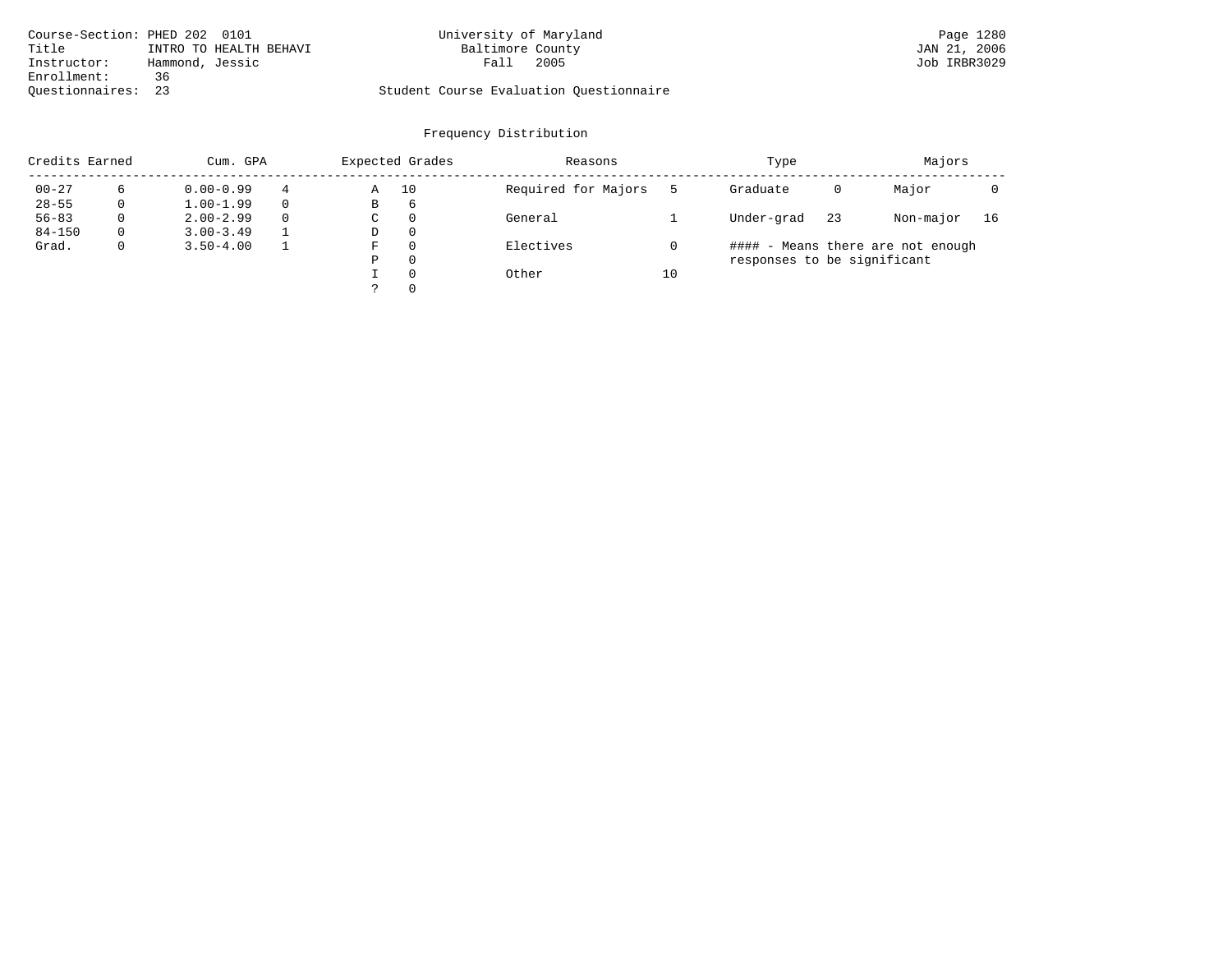|                 |                                                           |             |          | Frequencies |                |                |   |    |      | Instructor     | Course Dept |           | UMBC Level |      | Sect |  |
|-----------------|-----------------------------------------------------------|-------------|----------|-------------|----------------|----------------|---|----|------|----------------|-------------|-----------|------------|------|------|--|
| Ouestions<br>NR |                                                           |             | ΝA       |             |                | 3              | 4 | 5. | Mean | Rank           |             | Mean Mean | Mean       | Mean | Mean |  |
|                 | General                                                   |             |          |             |                |                |   |    |      |                |             |           |            |      |      |  |
|                 | 1. Did you gain new insights, skills from this course     |             | $\Omega$ | 0           |                |                |   |    |      | 3.53 1504/1674 | 3.91        | 4.23      | 4.27       | 4.32 | 3.53 |  |
|                 | 2. Did the instructor make clear the expected goals       | O           | $\Omega$ | $\Omega$    | $\Omega$       |                | 9 | 6  | 4.24 | 956/1674       | 4.37        | 4.26      | 4.23       | 4.26 | 4.24 |  |
|                 | 3. Did the exam questions reflect the expected goals      |             | $\Omega$ | $\Omega$    |                | $\mathfrak{D}$ | 8 | 6  | 4.12 | 950/1423       | 4.34        | 4.36      | 4.27       | 4.36 | 4.12 |  |
|                 | 4. Did other evaluations reflect the expected goals       | O           | $\Omega$ | $\Omega$    | $\mathfrak{D}$ |                |   |    |      | 4.12 1018/1609 | 4.20        | 4.23      | 4.22       | 4.23 | 4.12 |  |
|                 | 5. Did assigned readings contribute to what you learned   | 0           |          | 0           | $\Omega$       | $\mathfrak{D}$ |   | 8  | 4.38 | 442/1585       | 4.09        | 4.04      | 3.96       | 3.91 | 4.38 |  |
|                 | 6. Did written assignments contribute to what you learned | $\mathbf 0$ | $\Omega$ | O           |                |                |   | 8  | 4.18 | 757/1535       | 4.08        | 4.08      | 4.08       | 4.03 | 4.18 |  |
|                 | 7. Was the grading system clearly explained               | 0           | $\Omega$ | U           | $\Omega$       |                |   | 11 | 4.47 | 568/1651       | 4.57        | 4.20      | 4.18       | 4.20 | 4.47 |  |
|                 | 8. How many times was class cancelled                     | $\Omega$    | $\Omega$ | 0           | $\Omega$       | 0              |   | 13 | 4.76 | 944/1673       | 4.49        | 4.65      | 4.69       | 4.67 | 4.76 |  |
|                 | 9. How would you grade the overall teaching effectiveness |             | $\cap$   |             | $\cap$         |                |   | 4  |      | 3.94 1073/1656 | 4.12        | 4.06      | 4.07       | 4.10 | 3.94 |  |
|                 | Lecture                                                   |             |          |             |                |                |   |    |      |                |             |           |            |      |      |  |
|                 | 1. Were the instructor's lectures well prepared           |             |          |             | $\Omega$       |                |   |    |      | 4.25 1144/1586 | 4.38        | 4.43      | 4.43       | 4.48 | 4.25 |  |
|                 | 2. Did the instructor seem interested in the subject      |             | $\Omega$ | $\Omega$    | $\Omega$       |                | 9 | 6  |      | 4.31 1367/1585 | 4.43        | 4.72      | 4.69       | 4.76 | 4.31 |  |
|                 | 3. Was lecture material presented and explained clearly   |             | $\Omega$ | $\Omega$    | $\Omega$       |                | 6 | 9  | 4.50 | 632/1582       | 4.44        | 4.30      | 4.26       | 4.35 | 4.50 |  |
|                 | 4. Did the lectures contribute to what you learned        |             | $\Omega$ | $\Omega$    | $\Omega$       |                |   | 8  | 4.44 | 780/1575       | 4.39        | 4.32      | 4.27       | 4.39 | 4.44 |  |
|                 | 5. Did audiovisual techniques enhance your understanding  |             |          |             | U              |                |   | Б. | 4.00 | 666/1380       | 4.15        | 3.94      | 3.94       | 4.03 | 4.00 |  |
|                 | Discussion                                                |             |          |             |                |                |   |    |      |                |             |           |            |      |      |  |
|                 | 1. Did class discussions contribute to what you learned   |             | $\Omega$ | U           | $\Omega$       | O              |   |    | 4.53 | 379/1520       | 4.55        | 4.14      | 4.01       | 4.03 | 4.53 |  |
|                 | 2. Were all students actively encouraged to participate   | 2           | $\Omega$ | $\Omega$    | $\Omega$       |                |   | 11 | 4.67 | 483/1515       | 4.63        | 4.37      | 4.24       | 4.28 | 4.67 |  |
|                 | 3. Did the instructor encourage fair and open discussion  | 2           |          |             | $\Omega$       | <sup>0</sup>   |   | 12 | 4.80 | 358/1511       | 4.76        | 4.37      | 4.27       | 4.28 | 4.80 |  |
|                 | 4. Were special techniques successful                     | 2           |          |             |                |                |   | 8  | 4.40 | 287/ 994       | 4.37        | 3.97      | 3.94       | 3.98 | 4.40 |  |

| Credits Earned |          | Cum. GPA      |  |   | Expected Grades | Reasons             | Type                        | Majors |                                   |    |  |
|----------------|----------|---------------|--|---|-----------------|---------------------|-----------------------------|--------|-----------------------------------|----|--|
| $00 - 27$      |          | $0.00 - 0.99$ |  | Α | 10              | Required for Majors | Graduate                    | 0      | Major                             |    |  |
| $28 - 55$      |          | $1.00 - 1.99$ |  | B | 4               |                     |                             |        |                                   |    |  |
| $56 - 83$      | $\Omega$ | $2.00 - 2.99$ |  | C | 0               | General             | Under-grad                  | 17     | Non-major                         | 14 |  |
| $84 - 150$     | 0        | $3.00 - 3.49$ |  | D | 0               |                     |                             |        |                                   |    |  |
| Grad.          | 0        | $3.50 - 4.00$ |  | F | 0               | Electives           |                             |        | #### - Means there are not enough |    |  |
|                |          |               |  | Ρ | 0               |                     | responses to be significant |        |                                   |    |  |
|                |          |               |  |   | $\Omega$        | Other               |                             |        |                                   |    |  |
|                |          |               |  | っ |                 |                     |                             |        |                                   |    |  |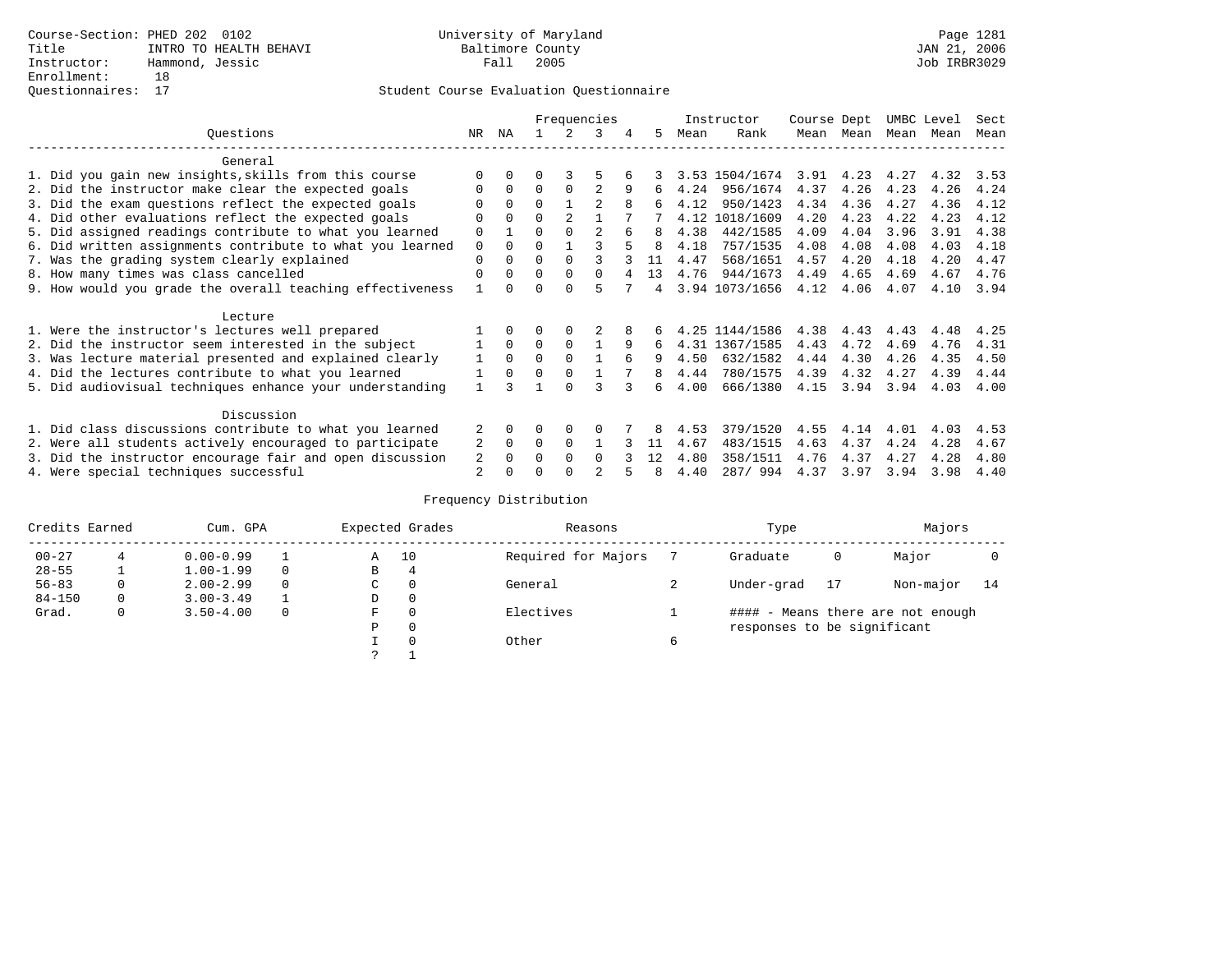|                                                                    |                             |                         |                         | Frequencies              |                         |                      |                |        | Instructor                 | Course Dept UMBC Level |      |                     |              | Sect         |
|--------------------------------------------------------------------|-----------------------------|-------------------------|-------------------------|--------------------------|-------------------------|----------------------|----------------|--------|----------------------------|------------------------|------|---------------------|--------------|--------------|
| Questions                                                          |                             | NR NA                   | 1                       | 2                        | 3                       | 4                    |                | 5 Mean | Rank                       |                        |      | Mean Mean Mean Mean |              | Mean         |
|                                                                    |                             |                         |                         |                          |                         |                      |                |        |                            |                        |      |                     |              |              |
| General                                                            |                             |                         |                         |                          |                         |                      |                |        |                            |                        |      |                     |              |              |
| 1. Did you gain new insights, skills from this course              | 0                           | $\mathbf 0$             | 0                       | $\Omega$                 | 2                       | 6                    | 14             | 4.55   | 558/1674                   | 3.91                   | 4.23 | 4.27                | 4.32         | 4.55         |
| 2. Did the instructor make clear the expected goals                | $\mathbf{0}$                | $\mathbf 0$             | $\mathbf 0$             | $\mathbf{0}$             | $\mathbf 0$             | 2                    | 20             | 4.91   | 138/1674                   | 4.37                   | 4.26 | 4.23                | 4.26         | 4.91         |
| 3. Did the exam questions reflect the expected goals               | $\mathbf 0$                 | $\Omega$                | $\Omega$                | $\Omega$                 | $\mathbf{1}$            | 2                    | 19             | 4.82   | 195/1423                   | 4.34                   | 4.36 | 4.27                | 4.36         | 4.82         |
| 4. Did other evaluations reflect the expected goals                | $\mathbf 0$                 | $\mathbf 0$             | $\mathbf 0$             | $\mathbf{1}$             | $\mathbf 0$             | 3                    | 18             | 4.73   | 252/1609                   | 4.20                   | 4.23 | 4.22                | 4.23         | 4.73         |
| 5. Did assigned readings contribute to what you learned            | $\mathbf 0$                 | $\mathbf{1}$            | $\mathbf{1}$            | $\mathbf{1}$             | 3                       | 5                    | 11             | 4.14   | 662/1585                   | 4.09                   | 4.04 | 3.96                | 3.91         | 4.14         |
| 6. Did written assignments contribute to what you learned          | 0                           | $\mathbf 0$             | $\mathbf 0$             | $\mathbf 0$              | 1                       | 8                    | 13             | 4.55   | 337/1535                   | 4.08                   | 4.08 | 4.08                | 4.03         | 4.55         |
| 7. Was the grading system clearly explained                        | $\mathbf 0$<br>$\mathbf{0}$ | $\Omega$<br>$\mathbf 0$ | $\Omega$<br>$\mathbf 0$ | $\Omega$<br>$\mathbf{0}$ | $\mathbf 0$<br>$\Omega$ | 5                    | 17             | 4.77   | 208/1651<br>4.50 1203/1673 | 4.57                   | 4.20 | 4.18                | 4.20         | 4.77<br>4.50 |
| 8. How many times was class cancelled                              |                             | $\overline{a}$          | $\mathbf{1}$            | $\Omega$                 | $\Omega$                | 11<br>$\overline{2}$ | 11<br>11       |        |                            | 4.49                   | 4.65 | 4.69                | 4.67<br>4.10 | 4.57         |
| 9. How would you grade the overall teaching effectiveness          | 6                           |                         |                         |                          |                         |                      |                |        | 4.57 331/1656              | 4.12                   | 4.06 | 4.07                |              |              |
| Lecture                                                            |                             |                         |                         |                          |                         |                      |                |        |                            |                        |      |                     |              |              |
| 1. Were the instructor's lectures well prepared                    | $\mathbf 0$                 | $\mathbf 0$             | 0                       | 0                        | 0                       | $\mathbf{1}$         | 21             | 4.95   | 107/1586                   | 4.38                   | 4.43 | 4.43                | 4.48         | 4.95         |
| 2. Did the instructor seem interested in the subject               | $\mathbf 0$                 | $\mathbf 0$             | 0                       | 0                        | 1                       | 3                    | 18             | 4.77   | 874/1585                   | 4.43                   | 4.72 | 4.69                | 4.76         | 4.77         |
| 3. Was lecture material presented and explained clearly            | 0                           | $\mathbf 0$             | 0                       | 1                        | 0                       | $\overline{4}$       | 17             | 4.68   | 409/1582                   | 4.44                   | 4.30 | 4.26                | 4.35         | 4.68         |
| 4. Did the lectures contribute to what you learned                 | $\mathbf{0}$                | $\Omega$                | $\Omega$                | $\Omega$                 | $\mathbf{1}$            |                      | 4 17           | 4.73   | 407/1575                   | 4.39                   | 4.32 | 4.27                | 4.39         | 4.73         |
| 5. Did audiovisual techniques enhance your understanding           | $\mathbf{1}$                | $\mathbf 0$             | $\mathbf 0$             | $\mathbf 0$              | $\mathbf{1}$            | 4                    | 16             | 4.71   | 167/1380                   | 4.15                   | 3.94 | 3.94                | 4.03         | 4.71         |
|                                                                    |                             |                         |                         |                          |                         |                      |                |        |                            |                        |      |                     |              |              |
| Discussion                                                         |                             |                         |                         |                          |                         |                      |                |        |                            |                        |      |                     |              |              |
| 1. Did class discussions contribute to what you learned            | 1                           | $\mathbf 0$             | 0                       | 0                        | 0                       | $\mathbf{1}$         | 20             | 4.95   | 67/1520                    | 4.55                   | 4.14 | 4.01                | 4.03         | 4.95         |
| 2. Were all students actively encouraged to participate            | $\mathbf{1}$                | $\mathbf 0$             | $\mathbf 0$             | $\mathbf 0$              | $\Omega$                | $5^{\circ}$          | 16             | 4.76   | 372/1515                   | 4.63                   | 4.37 | 4.24                | 4.28         | 4.76         |
| 3. Did the instructor encourage fair and open discussion           | $\mathbf{1}$                | $\mathbf{0}$            | $\mathbf 0$             | $\mathbf{0}$             | $\mathbf 0$             | 2                    | 19             | 4.90   | 244/1511                   | 4.76                   | 4.37 | 4.27                | 4.28         | 4.90         |
| 4. Were special techniques successful                              | $\mathbf{1}$                | $\mathbf{1}$            | $\Omega$                | $\Omega$                 | $\overline{a}$          | 3                    | 15             | 4.65   | 151/ 994                   | 4.37                   | 3.97 | 3.94                | 3.98         | 4.65         |
|                                                                    |                             |                         |                         |                          |                         |                      |                |        |                            |                        |      |                     |              |              |
| Laboratory                                                         |                             |                         |                         |                          |                         |                      |                |        |                            |                        |      |                     |              |              |
| 1. Did the lab increase understanding of the material              | 20                          | $\mathbf 0$             | 0                       | $\mathbf 0$              | $\mathbf 0$             | 0                    | 2              |        | $5.00$ ****/ 265           | ****                   | 4.06 | 4.23                | 4.34         |              |
| 2. Were you provided with adequate background information          | 20                          | $\mathbf 0$             | $\mathbf 0$             | $\mathbf{0}$             | $\mathbf{0}$            | $\Omega$             | 2              | 5.00   | ****/ 278                  | ****                   | 4.21 | 4.19                | 4.36         | ****         |
| 3. Were necessary materials available for lab activities           | 20                          | $\mathbf 0$             | $\mathbf 0$             | $\mathbf 0$              | $\mathbf 0$             | $\Omega$             | 2              |        | $5.00$ ****/ 260           | $***$ * *              | 4.43 | 4.46                | 4.51         | ****         |
| 4. Did the lab instructor provide assistance                       | 20                          | $\mathbf 0$             | $\mathbf 0$             | $\mathbf{0}$             | $\mathbf 0$             | $\mathbf 0$          | $\overline{a}$ |        | $5.00$ ****/ 259           | $***$ * *              | 4.21 | 4.33                | 4.42         | $***$        |
| 5. Were requirements for lab reports clearly specified             | 20                          | $\mathbf 0$             | $\mathbf 0$             | $\Omega$                 | $\Omega$                | $\Omega$             | 2              |        | $5.00$ ****/ 233           | $***$ * *              | 4.36 | 4.20                | 4.48         | ****         |
|                                                                    |                             |                         |                         |                          |                         |                      |                |        |                            |                        |      |                     |              |              |
| Seminar<br>1. Were assigned topics relevant to the announced theme | 20                          | $\mathbf 0$             | $\mathbf 0$             | $\mathbf{0}$             | $\Omega$                | $\Omega$             |                |        | $5.00$ ****/ 103           | ****                   | 4.39 | 4.41                | 4.07         | ****         |
| 2. Was the instructor available for individual attention           | 20                          | $\mathbf 0$             | $\mathbf 0$             | $\mathbf 0$              | $\mathbf{0}$            | $\Omega$             | 2              | 5.00   | $***/101$                  | ****                   | 4.33 | 4.48                | 4.45         | ****         |
| 3. Did research projects contribute to what you learned            | 20                          | $\mathbf 0$             | $\mathbf 0$             | $\mathsf 0$              | $\mathbf 0$             | $\mathbf 0$          | 2              |        | $5.00$ ****/<br>95         | $***$ * *              | 4.15 | 4.31                | 4.33         | $***$        |
| 4. Did presentations contribute to what you learned                | 20                          | $\mathbf 0$             | $\mathbf 0$             | $\mathbf 0$              | $\mathbf 0$             | $\mathbf 0$          | 2              | 5.00   | 99<br>$***/$               | $***$ * * *            | 4.36 | 4.39                | 4.22         | $***$        |
| 5. Were criteria for grading made clear                            | 20                          | $\mathbf 0$             | $\Omega$                | $\Omega$                 | $\Omega$                | $\Omega$             | 2              |        | $5.00$ ****/<br>97         | $***$ * * *            | 3.76 | 4.14                | 4.63         | $***$        |
|                                                                    |                             |                         |                         |                          |                         |                      |                |        |                            |                        |      |                     |              |              |
| Field Work                                                         |                             |                         |                         |                          |                         |                      |                |        |                            |                        |      |                     |              |              |
| 1. Did field experience contribute to what you learned             | 20                          | $\mathbf 0$             | 0                       | $\mathbf 0$              | $\mathbf 0$             | 1                    | $\mathbf{1}$   |        | $4.50$ ****/<br>76         | ****                   | 3.36 | 3.98                | 3.97         | ****         |
| 2. Did you clearly understand your evaluation criteria             | 20                          | $\Omega$                | $\mathbf 0$             | $\Omega$                 | $\Omega$                | $\Omega$             | $\overline{a}$ | 5.00   | 77<br>$***/$               | ****                   | 3.65 | 3.93                | 4.20         | ****         |
| 3. Was the instructor available for consultation                   | 20                          | $\mathbf 0$             | $\mathbf 0$             | $\mathsf 0$              | $\mathbf 0$             | $\mathbf{0}$         | 2              |        | $5.00$ ****/<br>53         | $***$ * *              | 4.19 | 4.45                | 4.50         | $***$        |
| 4. To what degree could you discuss your evaluations               | 20                          | $\mathbf 0$             | $\mathbf 0$             | $\mathbf 0$              | $\mathbf 0$             | 0                    | 2              |        | $5.00$ ****/<br>48         | $***$ * * *            | 3.86 | 4.12                | 4.50         | $***$        |
| 5. Did conferences help you carry out field activities             | 20                          | $\Omega$                | $\Omega$                | $\Omega$                 | $\Omega$                | $\Omega$             | 2              | 5.00   | $***$ /<br>49              | $***$ * * *            | 3.74 | 4.27                | 4.82         | $***$        |
|                                                                    |                             |                         |                         |                          |                         |                      |                |        |                            |                        |      |                     |              |              |
| Self Paced                                                         |                             |                         |                         |                          |                         |                      |                |        |                            |                        |      |                     |              |              |
| 1. Did self-paced system contribute to what you learned            | 20                          | $\mathbf 0$             | $\mathbf 0$             | $\mathbf{0}$             | $\Omega$                | 0                    | 2              |        | 61<br>$5.00$ ****/         | ****                   | 4.03 | 4.09                | 4.23         | $* * * *$    |
| 2. Did study questions make clear the expected goal                | 20                          | $\mathbf 0$             | 0                       | $\mathsf 0$              | $\mathbf 0$             | $\mathbf 0$          | 2              | 5.00   | $***/$<br>52               | $***$ * *              | 4.21 | 4.26                | 4.53         | $***$ * * *  |
| 3. Were your contacts with the instructor helpful                  | 20                          | $\mathbf 0$             | $\mathbf 0$             | $\mathbf 0$              | $\mathbf 0$             | 0                    | 2              | 5.00   | 50<br>$***/$               | ****                   | 4.23 | 4.44                | 4.42         | ****         |
| 4. Was the feedback/tutoring by proctors helpful                   | 20                          | $\mathbf 0$             | $\mathbf 0$             | $\mathbf 0$              | $\mathbf 0$             | 0                    | 2              | 5.00   | $***/$<br>35               | ****                   | 4.22 | 4.36                | 4.63         | $***$ * * *  |
| 5. Were there enough proctors for all the students                 | 20                          | $\mathbf{0}$            | $\Omega$                | $\Omega$                 | $\Omega$                | $\mathbf{1}$         | $\mathbf{1}$   |        | $4.50$ ****/<br>31         | $***$ * * *            | 4.25 | 4.34                | 4.50         | ****         |